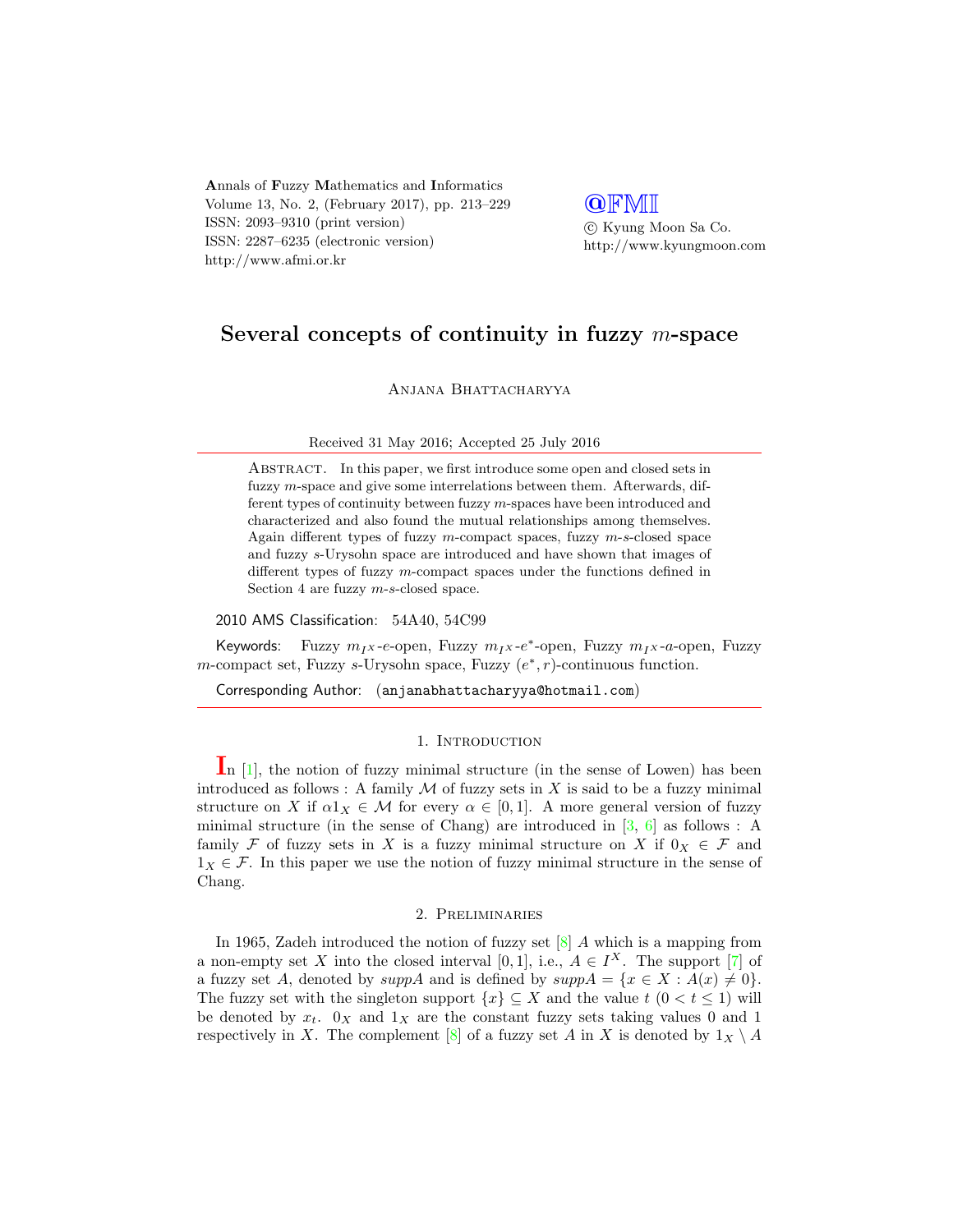and is defined by  $(1_X \setminus A)(x) = 1 - A(x)$ , for each  $x \in X$ . For any two fuzzy sets A, B in X,  $A \leq B$  means  $A(x) \leq B(x)$ , for all  $x \in X$  [\[8\]](#page-16-1) while AqB means A is quasi-coincident (q-coincident, for short) [\[7\]](#page-16-2) with B, i.e., there exists  $x \in X$  such that  $A(x) + B(x) > 1$ . The negation of these two statements will be denoted by  $A \nleq B$  and A  $\beta$  respectively. For a fuzzy point  $x_{\alpha}$  and a fuzzy set A in X,  $x_{\alpha} \in A$ means  $x_{\alpha} \leq A$ , i.e.,  $A(x) \geq \alpha$ .

### 3. Some Different Types of Open and Closed Sets in Fuzzy m-Space

Let X be a non-empty set and  $m_I x \subseteq I^X$ . Then  $m_I x$  is said to be a fuzzy minimal structure [\[3,](#page-15-1) [6\]](#page-16-0) on X if  $0_X, 1_X \in m_I$ . The members of  $m_I$ <sub>X</sub> are called fuzzy  $m_{IX}$ -open sets and the complement of a fuzzy  $m_{IX}$ -open set is called fuzzy  $m_{I}$ x-closed set. The pair  $(X, m_{I}X)$  is called fuzzy *m*-space.

**Definition 3.1** ([\[2\]](#page-15-2)). Let X be a non-empty set and  $m_Ix$ , a fuzzy minimal structure on X. For  $A \in I^X$ , the fuzzy  $m_I x$ -closure and fuzzy  $m_I x$ -interior of A, denoted by  $m_{IX}$ -clA and  $m_{IX}$ -intA respectively, are defined as follows :

$$
m_{I}x\text{-}clA = \bigwedge\{F : A \leq F, 1_X \setminus F \in m_{I}x\}
$$
  

$$
m_{I}x\text{-}intA = \bigvee\{D : D \leq A, D \in m_{I}x\}.
$$

It can be observed that given a fuzzy minimal structure  $m_I x$  on X, if  $A \in I^X$ , the  $m_I x$ -intA may not be an element of  $m_I x$ .

**Proposition 3.2** ([\[2\]](#page-15-2)). Let X be a non-empty set and  $m_Ix$ , a fuzzy minimal structure on X. Then for any  $A \in I^X$ , a fuzzy point  $x_\alpha \in m_I x$ -clA iff for any  $U \in m_I x$ with  $x_{\alpha}qU$ ,  $UqA$ .

<span id="page-1-0"></span>**Lemma 3.3** ([\[2\]](#page-15-2)). Let X be a non empty set and  $m_Ix$ , a fuzzy minimal structure on X. For  $A, B \in I^X$ , the following hold:

- (1)  $A \leq B$  which implies that  $m_I x$ -int $A \leq m_I x$ -int $B$ ,  $m_I x$ -cl $A \leq m_I x$ -cl $B$ .
- (2)  $m_{IX} cl0_X = 0_X$ ,  $m_{IX} cl1_X = 1_X$ ,  $m_{IX} int0_X = 0_X$ ,  $m_{IX} int1_X = 1_X$ .
- (3)  $m_I x \text{-} int A \leq A \leq m_I x \text{-} c I A$ .
- (4)  $m_I x \text{--} c l A = A \text{ if } 1_X \setminus A \in m_I x \text{ , } m_I x \text{--} int A = A \text{, if } A \in m_I x \text{ .}$
- (5)  $m_I x \cdot cl(1_X \setminus A) = 1_X \setminus m_I x \cdot intA, m_I x \cdot int(1_X \setminus A) = 1_X \setminus m_I x \cdot clA.$
- (6)  $m_{IX}$ -cl( $m_{IX}$ -clA) =  $m_{IX}$ -clA,  $m_{IX}$ -int( $m_{IX}$ -intA) =  $m_{IX}$ -intA.

It is clear from Lemma [3.3](#page-1-0) that

**Theorem 3.4.** Let  $(X, m_Ix)$  be a fuzzy m-space and  $A, B \in I^X$ . Then the following statements are true:

- (1)  $m_{I}x$ -clA $\bigvee m_{I}x$ -clB $\leq m_{I}x$ -cl(A $\bigvee B$ ).
- (2)  $m_{I}x\text{-}int(A\bigwedge B)\leq m_{I}x\text{-}intA\bigwedge m_{I}x\text{-}intB.$

We now introduce the following definitions.

**Definition 3.5.** Let  $(X, m_I_X)$  be a fuzzy *m*-space.  $A \in I^X$  is said to be fuzzy

- (i)  $m_I x$ -regular open, if  $A = m_I x$ -int $(m_I x$ -clA),
- (ii)  $m_Ix$ -semiopen, if  $A \leq m_Ix$ -cl( $m_Ix$ -intA),
- (iii)  $m_I x$ - $\alpha$ -open, if  $A \leq m_I x$ - $int(m_I x$ - $cl(m_I x \text{-} int A)),$
- (iv)  $m_I x$ - $\beta$ -open, if  $A \leq m_I x$ - $cl(m_I x$ - $int(m_I x$ - $clA)$ ),
- (v)  $m_I x$ -preopen, if  $A \leq m_I x$ -int $(m_I x$ -clA).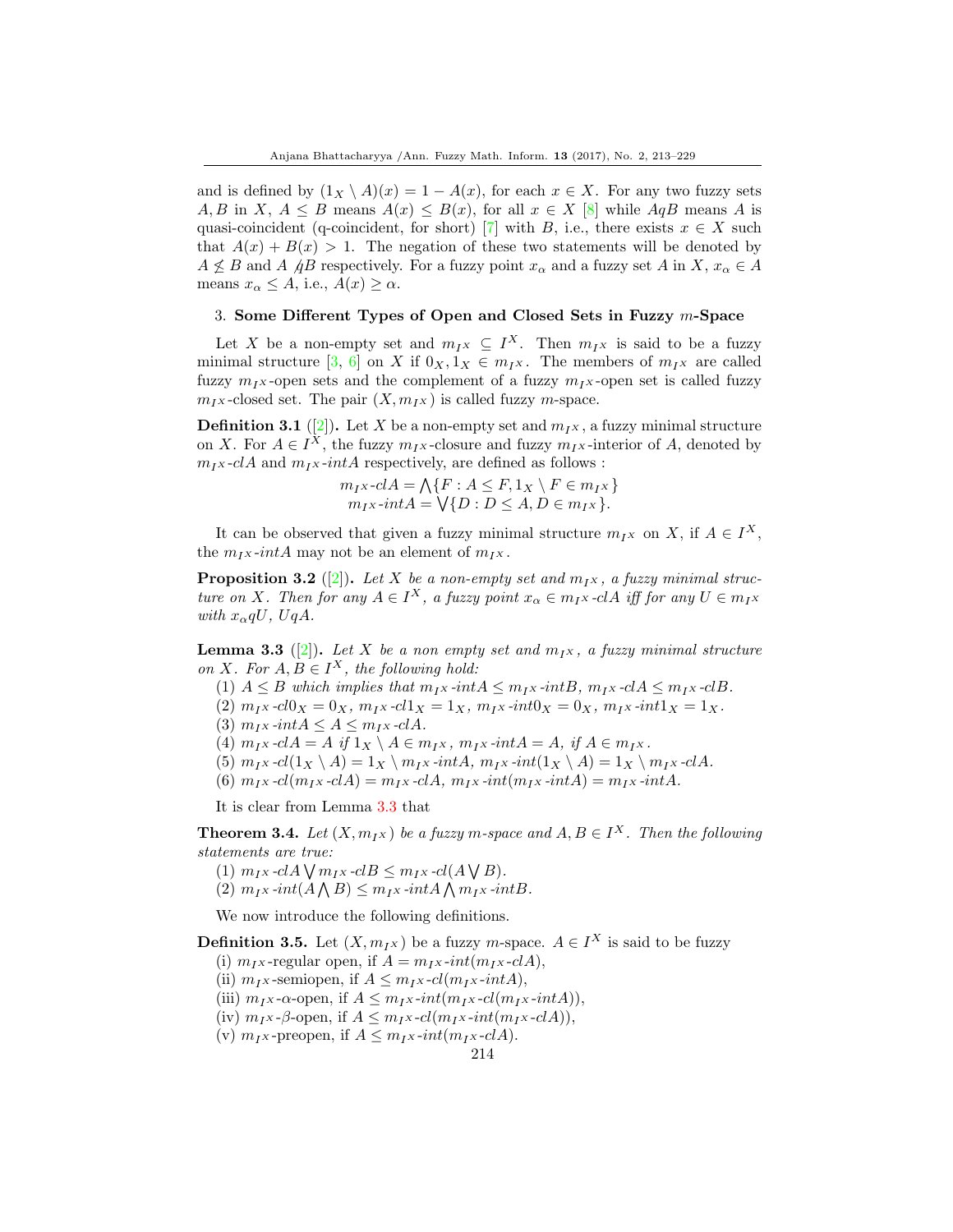The complements of the above mentioned fuzzy sets are called their respective closed sets.

The infimum of all fuzzy  $m_{IX}$ -semiclosed (resp., fuzzy  $m_{IX}$ - $\alpha$ -closed, fuzzy  $m_{IX}$ preclosed) sets containing a fuzzy set A in X is called fuzzy  $m_I x$ -semiclosure (resp., fuzzy  $m_I x$ - $\alpha$ -closure, fuzzy  $m_I x$ -preclosure) of A and is denoted by  $m_I x$ -sclA (resp.,  $m_I x$ - $\alpha c I A$ ,  $m_I x$ - $\beta c I A$ ).

We denote by  $m_{I}x$ - $RO(X)$  (resp.,  $m_{I}x$ - $RC(X)$ ,  $m_{I}x$ - $SO(X)$ ,  $m_{I}x$ - $\alpha O(X)$ ,  $m_{I}x$ - $PO(X)$ ,  $m_{IX}$ - $\beta O(X)$ ) the family of all fuzzy  $m_{IX}$ -regular open (resp., fuzzy  $m_{IX}$ regular closed, fuzzy  $m_I$ x-semiopen, fuzzy  $m_I$ x- $\alpha$ -open, fuzzy  $m_I$ x-preopen, fuzzy  $m_I x$ -β-open) sets in X.

**Definition 3.6.** Let  $(X, m_I_X)$  be a fuzzy m-space and  $A \in I^X$ . A fuzzy point  $x_\alpha$ in X is said to be fuzzy  $m_I x$ -θ-semicluster point of A, if  $m_I x$ -clUqA for every fuzzy  $m_{IX}$ -semiopen set U with  $x_{\alpha}qU$ . The union of all fuzzy  $m_{IX}$ -θ-semicluster points of A is called fuzzy  $m_{IX}$   $\theta$ -semiclosure of A and is denoted by  $m_{IX}$   $\theta$ -sclA.

 $A(\in I^X)$  is said to be fuzzy  $m_I \times \theta$ -semiclosed if  $A = m_I \times \theta$ -scl $A$ . The complement of a fuzzy  $m_I x$ -θ-semiclosed set is called fuzzy  $m_I x$ -θ-semiopen.

**Definition 3.7.** Let  $(X, m_Ix)$  be a fuzzy m-space and  $A \in I^X$ . The  $m_Ix$ -r-kernel of A, denoted by  $m_I x$ -r-KerA, is defined as follows:

$$
m_{I^X} - r\text{-Ker}A = \bigwedge \{ U : U \in m_{I^X} \text{-}RO(X), A \le U \}.
$$

<span id="page-2-0"></span>**Definition 3.8.** Let  $(X, m_Ix)$  be a fuzzy m-space and  $A \in I^X$ . The fuzzy  $m_Ix$ - $\delta$ closure and fuzzy  $m_Ix$ -δ-interior of A, denoted by  $m_Ix$ -δclA and  $m_Ix$ -δintA resp., are defined by

 $m_{IX}$ -δcl $A = \{x_{\alpha} \in X : Aqm_{IX}$ -int $(m_{IX}$ -clU), for all  $U \in m_{IX}$  with  $x_{\alpha}qU$ },  $m_{I}x\text{-}\delta int A = \bigvee \{W : W \in m_{I}x\text{-}RO(X), W \leq A\}.$ 

It is clear from Definition [3.8](#page-2-0) that

**Theorem 3.9.** Let  $(X, m_Ix)$  be a fuzzy m-space and  $A \in I^X$ . The following statements are true:

(1) If  $A \leq B$ , then  $m_I x$ -δcl $A \leq m_I x$ -δcl $B$ .

(2) If  $A \leq B$ , then  $m_I x$ -δint $A \leq m_I x$ -δint $B$ .

(3)  $m_{I}x$ -δint $A \leq m_{I}x$ -int $A \leq m_{I}x$ -cl $A \leq m_{I}x$ -δcl $A$ 

(4)  $1_X \setminus m_I$ x -δint $A = m_I$ x -δcl $(1_X \setminus A)$ .

(5)  $m_I x \text{-} \delta int(1_X \setminus A) = 1_X \setminus m_I x \text{-} \delta c I A$ .

**Definition 3.10.** Let  $(X, m_I_X)$  be a fuzzy m-space and  $A \in I^X$ . Then A is said to be fuzzy

(i)  $m_Ix-\delta$ -open (resp.,  $m_Ix-\delta$ -closed), if  $A=m_Ix-\delta intA$  (resp.,  $A=m_Ix-\delta c dA$ ),

(ii)  $m_I x$ -δ-preopen, if  $A \leq m_I x$ -  $int(m_I x$ -δclA),

(iii)  $m_Ix$ -δ-semiopen, if  $A \leq m_Ix$ -cl( $m_Ix$ -δintA).

The complements of the above mentioned fuzzy sets are called their respective closed sets.

The collection of all fuzzy  $m_{IX}$ -δ-open (resp., fuzzy  $m_{IX}$ -δ-preopen, fuzzy  $m_{IX}$ δ-semiopen) sets is denoted by  $m_I x \cdot \delta O(X)$  (resp.,  $m_I x \cdot \delta PO(X)$ ,  $m_I x \cdot \delta SO(X)$ ).

The collection of all fuzzy  $m_I x$ -δ-closed (resp., fuzzy  $m_I x$ -δ-preclosed, fuzzy  $m_I x$ δ-semiclosed) sets is denoted by  $m_{IX}$ -δ $C(X)$  (resp.,  $m_{IX}$ -δ $PC(X)$ ,  $m_{IX}$ -δ $SC(X)$ ).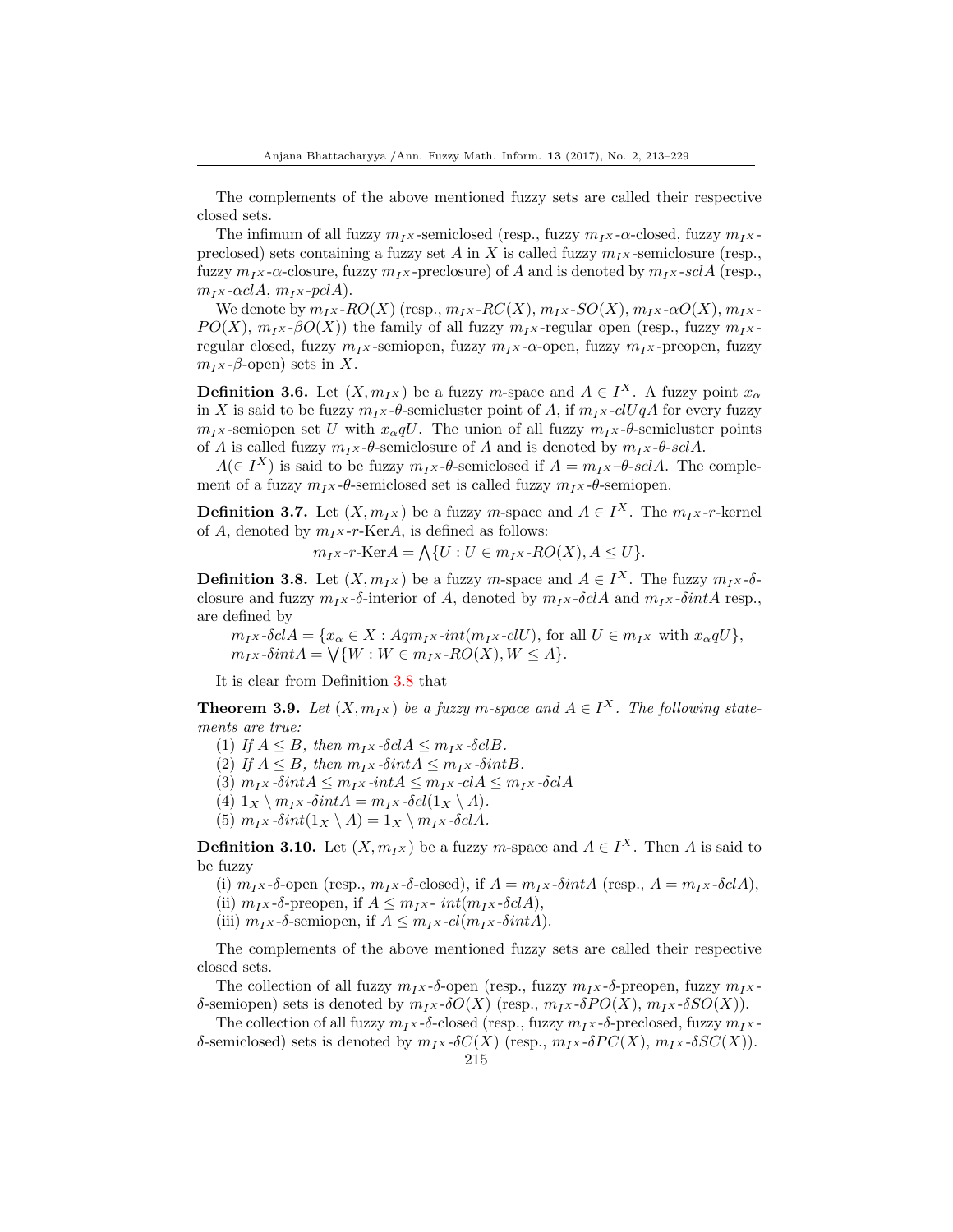**Definition 3.11.** Let  $(X, m_I_X)$  be a fuzzy m-space and  $A \in I^X$ . Then A is said to be fuzzy (i)  $m_I x$ -e-open, if  $A \leq m_I x$ - $cl(m_I x$ - $\delta int A) \bigvee m_I x$ - $int(m_I x$ - $\delta cl A)$ ,

(ii)  $m_I x$ -e<sup>\*</sup>-open, if  $A \leq m_I x$ - $cl(m_I x$ - $int(m_I x$ - $\delta cl A$ )),

(iii)  $m_Ix$ -a-open, if  $A \leq m_Ix$ -int $(m_Ix$ -cl $(m_Ix$ -δint $A)$ ).

The complements of the above mentioned sets are called their respective closed sets.

The collection of all fuzzy  $m_I x$ -e-open (resp., fuzzy  $m_I x$ -e<sup>\*</sup>-open, fuzzy  $m_I x$ -aopen) sets is denoted by  $m_Ix \cdot eO(X)$  (resp.,  $m_Ix \cdot e^*O(X)$ ,  $m_Ix \cdot aO(X)$ ).

The collection of all fuzzy  $m_I x$ -e-closed (resp., fuzzy  $m_I x$ -e<sup>\*</sup>-closed, fuzzy  $m_I x$ a-closed) sets is denoted by  $m_I x \cdot eC(X)$  (resp.,  $m_I x \cdot e^* C(X)$ ,  $m_I x \cdot aC(X)$ ).

The above definitions show the following relationships.

<span id="page-3-1"></span>**Example 3.12.** Let  $X = \{a, b\}$ ,  $m_{I}x = \{0_X, 1_X, A, B\}$  where  $A(a) = 0.4$ ,  $A(b) =$  $0.6, B(a) = 0.6, B(b) = 0.4.$  Then  $(X, m<sub>I</sub> X)$  is a fuzzy m-space. Clearly  $m<sub>I</sub> X = m<sub>I</sub> X$ - $RO(X)$ . Consider the fuzzy set C defined by  $C(a) = C(b) = 0.6$ . Now

 $C = \bigvee \{U \in I^X : U \in m_I x \text{-} RO(X), U \leq C\} = m_I x \text{-} \delta int C.$ 

Then C is fuzzy  $m_Ix$ -δ-open in X, but  $C \notin m_Ix$  as well as  $C \notin m_Ix$ -RO(X).

**Example 3.13.** Let  $X = \{a, b\}$ ,  $m_{IX} = \{0_X, 1_X, A\}$  where  $A(a) = A(b) = 0.6$ . Then  $(X, m_{IX})$  is a fuzzy m-space. Then  $A \in m_{IX}$  but  $A \notin m_{IX}$ - $\delta O(X)$ . Again  $A \in m_I x$ - $\alpha O(X)$ .

**Example 3.14.** Let  $X = \{a, b\}$ ,  $m_{I}x = \{0_X, 1_X, A\}$  where  $A(a) = 0.5$ ,  $A(b) = 0.6$ . Then  $(X, m<sub>I</sub> X)$  is a fuzzy m-space. Consider the fuzzy set B defined by  $B(a) =$  $B(b) = 0.6$ . Then  $m_I x$ -int $(m_I x$ -cl $(m_I x$ -int $B) = 1_X \ge B$ . Thus  $B \in m_I x$ - $\alpha O(X)$ , but  $B \notin m_I x$ .

**Example 3.15.** Let  $X = \{a, b\}$ ,  $m_{IX} = \{0_X, 1_X, A\}$  where  $A(a) = 0.5, A(b) = 0.4$ . Then  $(X, m<sub>IX</sub>)$  is a fuzzy m-space. Consider the fuzzy set B defined by  $B(a) =$  $B(b) = 0.5$ . Then  $m_I x$ - $cl(m_I x$ - $int B) = 1_X \setminus A \geq B$ . Thus  $B \in m_I x$ - $SO(X)$ . But  $m_{IX}$ -int $(m_{IX}$ -cl $(m_{IX}$ -intB $)) = A < B$ . So  $B \notin m_{IX}$ - $\alpha O(X)$ .

Again  $m_Ix$ -cl( $m_Ix$ -int( $m_Ix$ -clB)) = 1 $_X \setminus A \geq B$ . Then  $B \in m_Ix$ - $\beta O(X)$ , but  $m_{IX}$ -int $(m_{IX}$ -clB $) = A < B$ . Thus  $B \notin m_{IX}$ -PO $(X)$ .

<span id="page-3-0"></span>**Example 3.16.** Let  $X = \{a, b\}$ ,  $m_{I}x = \{0_X, 1_X, A\}$  where  $A(a) = 0.5$ ,  $A(b) = 0.4$ . Then  $(X, m_Ix)$  is a fuzzy m-space. Now  $m_Ix \cdot \delta O(X) = \{0_X, 1_X, A\}$ . Consider the fuzzy set B defined by  $B(a) = 0.5$ ,  $B(b) = 0.3$ . Then  $m_{IX}$ -int $(m_{IX}$ -δcl $B) = m_{IX}$  $int(1_X \setminus A) = A \geq B$ . Thus  $B \in m_I x$ - $\delta PO(X)$ , but  $B \notin m_I x$ .

Again  $m_{I}x$ - $cl(m_{I}x$ - $int(m_{I}x$ - $\delta clB)$ ) = 1 $_X \setminus A > B$ . Then  $B \in m_{I}x$ - $e^*O(X)$ , but  $m_Ix$ -cl( $m_Ix$ -intB) = 0 $_X \not\geq B$ . Thus  $B \not\in m_Ix$ -SO(X). Also  $m_Ix$ -int( $m_Ix$  $clB = A > B$ . So  $B \in m_I x$ - $PO(X)$ , but  $m_I x$ - $int(m_I x$ - $cl(m_I x \text{-} int B)) = 0$ <sub>X</sub>  $\geq B$ . Hence  $B \notin m_I x$ - $\alpha O(X)$ .

**Example 3.17.** Consider Example [3.16](#page-3-0) and the fuzzy set C defined by  $C(a)$  =  $C(b) = 0.5$ . Then  $m_I x$ -int $(m_I x - \delta c l C) = m_I x$ -int $(1_X \setminus A) = A \lt C$ . Thus  $C \notin m_I x$ - $\delta PO(X)$ . But  $m_Ix$ -cl( $m_Ix$ - $\delta intC$ ) =  $m_Ix$ -clA =  $1_X \setminus A > C$ . So  $C \in m_Ix$ -e $O(X)$ .

Again  $m_{I}x\text{-}int(m_{I}x\text{-}el(m_{I}x\text{-}intC)) = A < C$ . Then  $C \notin m_{I}x\text{-}\alpha O(X)$ . But  $m_{I}x$ -cl( $m_{I}x$ -δint $C$ ) > C. Thus  $C \in m_{I}x$ -δSO(X). Also  $C \notin m_{I}x$ -δO(X) and  $m_{IX}$ -int $(m_{IX}$ -cl $(m_{IX}$ -δintC)) = A < C. So C  $\notin m_{IX}$ -aO(X).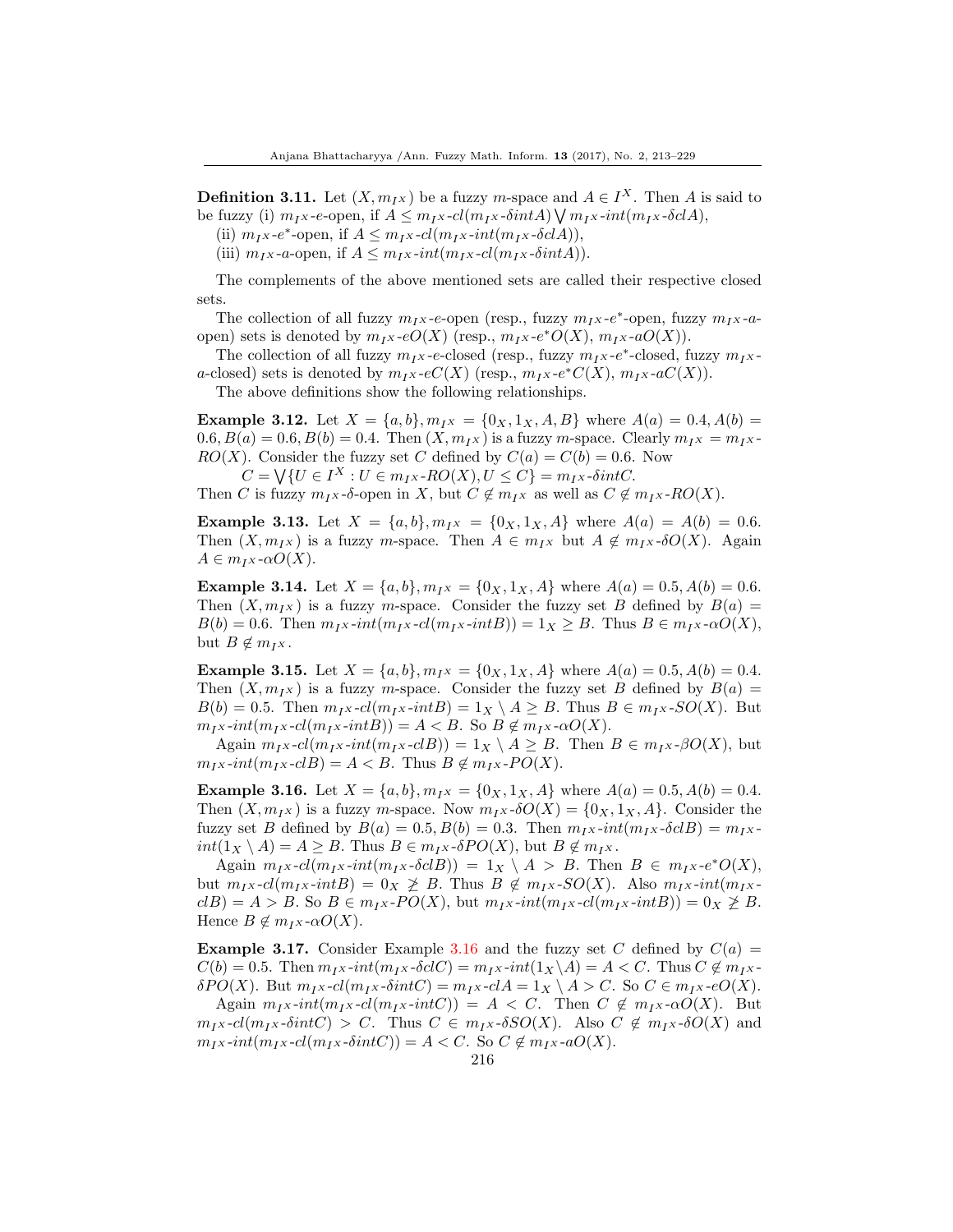**Example 3.18.** Let  $X = \{a, b\}$ ,  $m_{IX} = \{0_X, 1_X, A, B\}$  where  $A(a) = 0.5, A(b) =$  $0.4, B(a) = 0.5, B(b) = 0.7.$  Then  $(X, m<sub>I</sub> x)$  is a fuzzy m-space. Here  $m<sub>I</sub> x \cdot \delta O(X) =$  $\{0_X, 1_X, A\}$ . Consider the fuzzy set C defined by  $C(a) = 0.5, C(b) = 0.3$ . Then  $m_{IX}$ -int $(m_{IX}$ -δclC) =  $m_{IX}$ -int $(1_X \setminus A) = A \ge C$ . Thus  $C \in m_{IX}$ -δPO(X), but  $m_{I}x\text{-}int(m_{I}x\text{-}cIC) = 0_X \not\geq C$ . So  $C \not\in m_{I}x\text{-}PO(X)$ .

Now  $m_I x$ -int $(m_I x$ -δclC) = A > C. Then  $C \in m_I x$ -eO(X).

Again  $m_Ix\text{-}cl(m_Ix\text{-}int(m_Ix\text{-}\delta cl C)) = 1_X \setminus A > C$ . Then  $C \in m_Ix\text{-}e^*O(X)$ , but  $m_{I}x$ -cl( $m_{I}x$ -int( $m_{I}x$ -clC)) =  $m_{I}x$ -cl( $m_{I}x$ -int( $1_X \setminus B$ )) =  $0_X \not\ge C$ . Thus  $C \not\in m_{I}x$ - $\beta O(X)$ . Also  $m_{I X}$ -int $(m_{I X}$ -cl $(m_{I X}$ -int $C)$ ) = 0<sub>X</sub>  $\geq C$ . So  $C \notin m_{I X}$ - $\alpha O(X)$ .

**Example 3.19.** Consider Example [3.12](#page-3-1) and the fuzzy set D defined by  $D(a)$  =  $(0.6, D(b) = 0.61$ . Then  $m<sub>I</sub>x$ - $\delta intD = \bigvee \{U \in m<sub>I</sub>x$ - $RO(X) : U \leq D\} = C$  and thus  $m_Ix\text{-}int(m_Ix\text{-}\delta intD)) = 1_X \geq D$ . So  $D \in m_Ix\text{-}aO(X)$ , but  $D \notin m_Ix$  $\delta O(X)$ .

**Theorem 3.20.** Let  $(X, m_{IX})$  be a fuzzy m-space. Then the following statements are true:

- (1) The union of any collection of fuzzy  $m_I x$ -e<sup>\*</sup>-open sets is fuzzy  $m_I x$ -e<sup>\*</sup>-open.
- (2) The union of any collection of fuzzy  $m_I x$ -e-open sets is fuzzy  $m_I x$ -e-open.
- (3) The union of any collection of fuzzy  $m_I x$ -a-open sets is fuzzy  $m_I x$ -a-open.

*Proof.* Let  $\{G_\alpha : \alpha \in \Lambda\}$  be any collection of fuzzy  $m_I x - e^*$ -open sets. Then for any  $\alpha \in \Lambda$ ,  $G_{\alpha} \leq m_{I}x$ - $cl(m_{I}x$ - $int(m_{I}x \text{-} \delta cl G_{\alpha})$ ). Also,  $G_{\alpha} \leq \bigvee$  $G_{\alpha}$ . Thus,

$$
G_{\alpha} \leq m_{I}x \cdot cl(m_{I}x \cdot int(m_{I}x \cdot \delta clG_{\alpha}))
$$
  
\n
$$
\leq m_{I}x \cdot cl(m_{I}x \cdot int(m_{I}x \cdot \delta cl(\bigvee_{\alpha \in \Lambda} G_{\alpha}))),
$$

for all  $\alpha \in \Lambda$ . So  $\bigvee$ α∈Λ  $G_{\alpha} \leq m_{I^X}$ -cl( $m_{I^X}$ -int( $m_{I^X}$ -δcl( $\bigvee$ α∈Λ  $(G_{\alpha}))$ ). Hence  $\bigvee$ α∈Λ  $G_{\alpha}$  is a

fuzzy  $m_I x-e^*$ -open.

The proofs of  $(2)$  and  $(3)$  are same as that of  $(1)$ .

$$
\Box
$$

**Definition 3.21.** Let  $(X, m_Ix)$  be a fuzzy m-space and  $A \in I^X$ . Then fuzzy  $m_I x$ -e-closure (resp., fuzzy  $m_I x$ -e<sup>\*</sup>-closure, fuzzy  $m_I x$ -a-closure) of A, denoted by  $m_Ix\text{-}e\text{-}cIA$  (resp.,  $m_Ix\text{-}e\text{*}-cIA$ ,  $m_Ix\text{-}a\text{-}cIA$ ), is defined by

 $m_Ix\text{-}e\text{-}cIA = \bigwedge \{F \in I^X : A \leq F, 1_X \setminus F \in m_Ix\text{-}eO(X)\}$ (resp.,  $m_I x - e^* - cI A = \bigwedge \{ F \in I^X : A \leq F, 1_X \setminus F \in m_I x - e^* O(X) \},\$  $m_I x$ -a-cl $A = \bigwedge \{ F \in I^X : A \leq F, 1_X \setminus F \in m_I x$ -a $O(X) \}$ .

<span id="page-4-0"></span>**Lemma 3.22.** Let  $(X, m_I_X)$  be a fuzzy m-space. Then the following statements hold:

(1) For any fuzzy point  $x_{\alpha}$  and any  $U \in I^X$ ,  $x_{\alpha} \in m_I x$ -e<sup>\*</sup>-cl $U \Rightarrow$  for any  $V \in$  $m_{I}x$ -e<sup>\*</sup> $O(X)$  with  $x_{\alpha}qV$ ,  $VqU$ .

(2) For any two fuzzy sets U, V where  $V \in m_I x \cdot e^* O(X)$ , U  $/qV \Rightarrow m_I x \cdot e^*$ .  $clU/dV$ .

(3) For any  $A \in m_I x$ ,  $m_I x$ -scl $A = m_I x$ -int $(m_I x$ -cl $A)$ .

(4) For any  $A \in m_I x$  -RO(X),  $m_I x$  - $\theta$ -scl $A = A$ .

- (5) For any  $A \in m_I x \cdot \beta O(X), m_I x \cdot cI A = m_I x \cdot \alpha cI A$ .
- (6) For any  $A \in m_I x$  -SO(X),  $m_I x$  -clA =  $m_I x$  -pclA.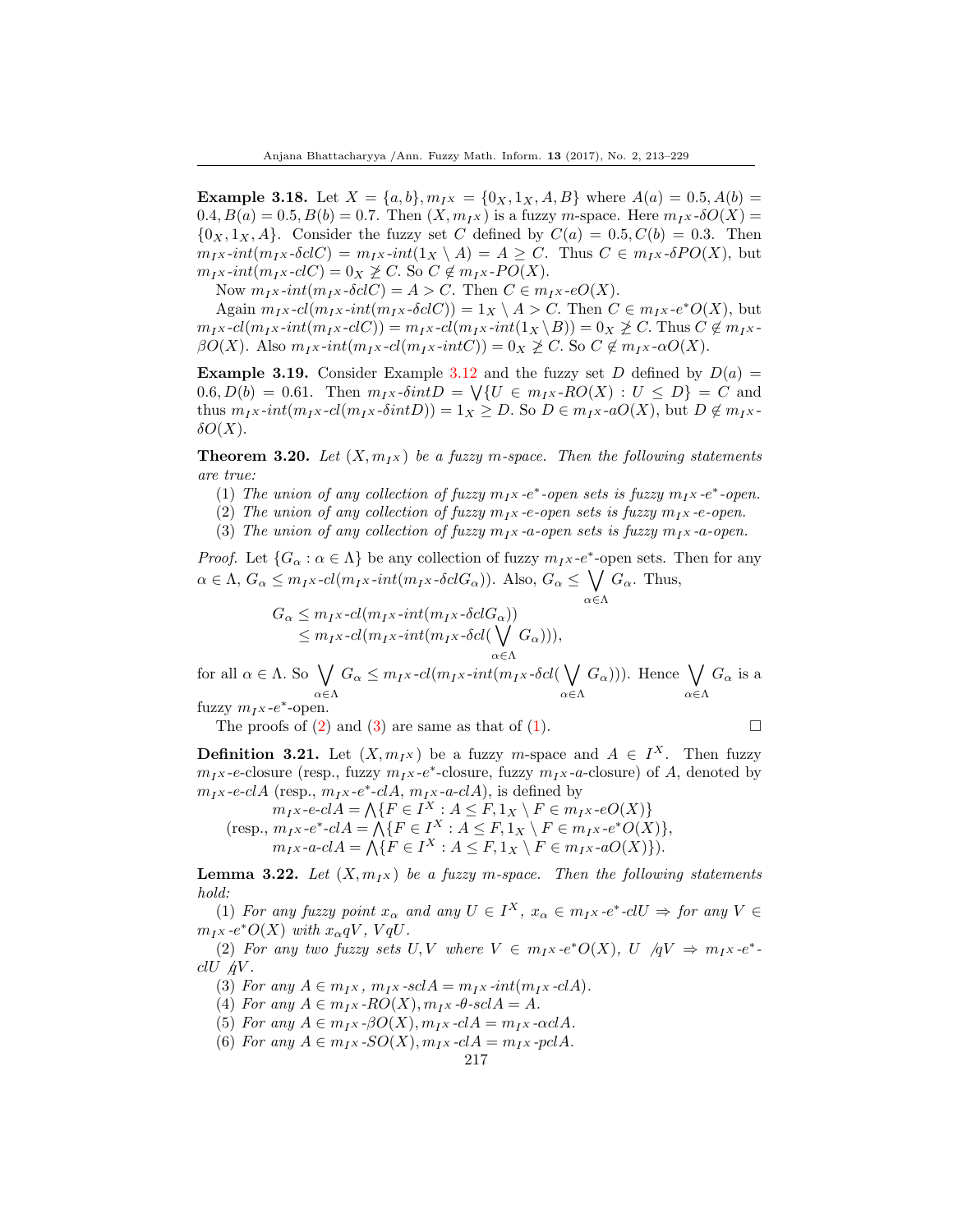(7) For any  $A \in m_I x$ ,  $m_I x$ -scl $A = m_I x$ -θ-scl $A$ .

*Proof.* (1) Let  $V \in m_I x \cdot e^* O(X)$  with  $x_\alpha qV$ . Then  $V(x) + \alpha > 1$ . Thus  $x_\alpha \notin 1_X \setminus V$ which is  $m_I x - e^*$ -closed in X. So  $U \nleq 1_X \setminus V$ . Hence there exists  $y \in X$  such that  $U(y) > 1 - V(y)$ . Therefore  $UqV$ .

(2) If possible, let  $m_I x$ -e<sup>\*</sup>-clUqV, but U  $\oint V$ . Then there exists  $x \in X$  such that  $(m_Ix-e^*-clU)(x)+V(x) > 1$ . Thus  $V(x)+t > 1$ , where  $t = (m_Ix-e^*-clU)(x)$ . So  $x_t \in$  $m_I x$ -e<sup>\*</sup>-clU, where  $x_t qV$ ,  $V \in m_I x$ -e<sup>\*</sup>O(X). By definition,  $V qU$ , a contradiction.

(3) We first prove that  $m_Ix$ -cl $A = m_Ix$ -cl $(m_Ix$ -scl $A)$ , for  $A \in m_Ix$ .

Now  $A \leq m_I x$ -scl $A \leq m_I x$ -cl $A$ . Then  $m_I x$ -cl $A \leq m_I x$ -cl $(m_I x$ -scl $A) \leq m_I x$ clA. Thus  $m_I x$ -clA =  $m_I x$ -cl( $m_I x$ -sclA). Since infimum of any two fuzzy  $m_I x$ semiclosed sets in a fuzzy m-space is fuzzy  $m_Ix$ -semiclosed,  $m_Ix$ -sclA is fuzzy  $m_Ix$ semiclosed in X. So  $m_{IX}$ -int $(m_{IX}$ -cl $(m_{IX}$ -scl $A)$ )  $\leq m_{IX}$ -scl $A$  and so by above,  $(3.22.1)$   $m_I x\text{-}int(m_I x\text{-}cI) \leq m_I x\text{-}sclA.$ 

To prove the converse, let  $x_{\alpha} \notin m_{I}x$ -int $(m_{I}x$ -clA). Then  $[m_{I}x$ -int $(m_{I}x$ -clA $)](x)$  $< \alpha$ . Thus  $x_{\alpha}q(1_X \setminus m_{I}x-int(m_{I}x-clA)) = m_{I}x-cl(m_{I}x-int(1_X \setminus A))$ . Since  $A \in$  $m_{I}x$ ,  $A \leq m_{I}x$ -int $(m_{I}x$ -cl $A)$ . Thus

 $(3.22.2)$  A  $\text{Am}_I x \text{-}cl(m_I x \text{-}int(1_X \setminus A)).$ 

Now  $m_{I}x$ -cl( $m_{I}x$ -int( $m_{I}x$ -cl( $m_{I}x$ -int( $1_X \setminus A$ ))))  $\geq m_{I}x$ -cl( $m_{I}x$ -int( $1_X \setminus A$ )). Thus  $m_I x$ -cl( $m_I x$ -int(1 $\chi \setminus A$ ))  $\in m_I x$ -SO(X). So by (3.22.2),  $x_\alpha \notin m_I x$ -sclA. Consequently,

 $(3.22.3)$   $m_Ix$ -scl $A \leq m_Ix$ -int $(m_Ix$ -cl $A)$ .

Combining  $(3.22.1)$  and  $(3.22.3)$ , we get the result.

(4) It is obvious that  $A \leq m_{I}x \cdot \theta \cdot \text{ }solA$ . To prove the converse, let  $x_{\alpha} \in m_{I}x \cdot \theta \cdot$ sclA, but  $x_{\alpha} \notin A$ . Then  $A(x) < \alpha$ . Thus  $x_{\alpha}q(1_X \setminus A) = m_I x \cdot cl(m_I x \cdot int(1_X \setminus A)).$ So  $1_X \setminus A \in m_I \times SO(X)$ . Also,

 $(3.22.4)$   $m_I x \text{-} cl(1_X \setminus A) = m_I x \text{-} cl(m_I x \text{-} cl(m_I x \text{-} int(1_X \setminus A)))$ 

 $= m_I x \cdot cl(m_I x \cdot int(1_X \setminus A)) = 1_X \setminus A.$ 

As  $x_{\alpha} \in m_I x$ - $\theta$ -sclA,  $m_I x$ -cl( $1_X \setminus A$ )qA. So  $(1_X \setminus A)$ qA by (3.22.4) which is absurd. Hence  $m_I x$ -θ-scl $A \leq A$ , for  $A \in m_I x$ -RO $(X)$ .

(5) Clearly,  $m_{IX}$ - $\alpha c\lambda \leq m_{IX}$ - $c\lambda$ . To prove the converse, let  $x_{\alpha} \in m_{IX}$ - $c\lambda$ , where  $A \in m_I x$ - $\beta O(X)$ . Then  $A \leq m_I x$ - $cl(m_I x$ - $int(m_I x$ - $clA)$ ). Thus (3.22.5)  $m_I x\text{-}int(m_I x\text{-}cl(m_I x\text{-}int(1_X \setminus A))) \leq 1_X \setminus A.$ 

Let  $U \in m_I x \cdot \alpha O(X)$  with  $x_\alpha qU \leq m_I x \cdot int(m_I x \cdot cl(m_I x \cdot intU))$ . Then  $x_\alpha q(m_I x \cdot t)$  $int(m_{I}x\text{-}cl(m_{I}x\text{-}intU))$ . Then there exists  $V \in m_{I}x$  such that  $x_{\alpha}qV \leq m_{I}x$  $cl(m_{IX}-intU)$ . So  $VqA$ . Hence

 $(3.22.6)$   $V = m_I x \cdot int V \leq m_I x \cdot int(m_I x \cdot cl(m_I x \cdot int U)) qA.$ 

If possible, let U  $\oint A$ . Then  $U \leq 1_X \setminus A$ . Thus by  $(3.22.5)$ ,

 $m_{I}x\text{-}int(m_{I}x\text{-}cl(m_{I}x\text{-}intU)) \leq m_{I}x\text{-}int(m_{I}x\text{-}cl(m_{I}x\text{-}int(1_X \setminus A))) \leq 1_X \setminus A.$  So  $m_{I}x\text{-}int(m_{I}x\text{-}cl(m_{I}x\text{-}intU))$   $\oint A$ . This is contradicts (3.22.6).

 $(6)$  It is similar to that of  $(5)$ .

(7) It is clear that  $m_I x$ -scl $A \leq m_I x$ -θ-scl $A$ , for any  $A \in I^X$ . To prove the converse, let  $x_\alpha \in m_I x$ - $\theta$ -sclA, but  $x_\alpha \notin m_I x$ -sclA. Then there exists  $U \in m_I x$ - $SO(X)$  with  $x_{\alpha}qU$ ,  $U \not\!{q}A \Rightarrow U \leq 1_X \setminus A$ . Thus  $clU \leq cl(1_X \setminus A) = 1_X \setminus A$ . So clU  $\oint A$ . This is a contradiction, as  $x_\alpha \in m_I x$ - $\theta$ -sclA.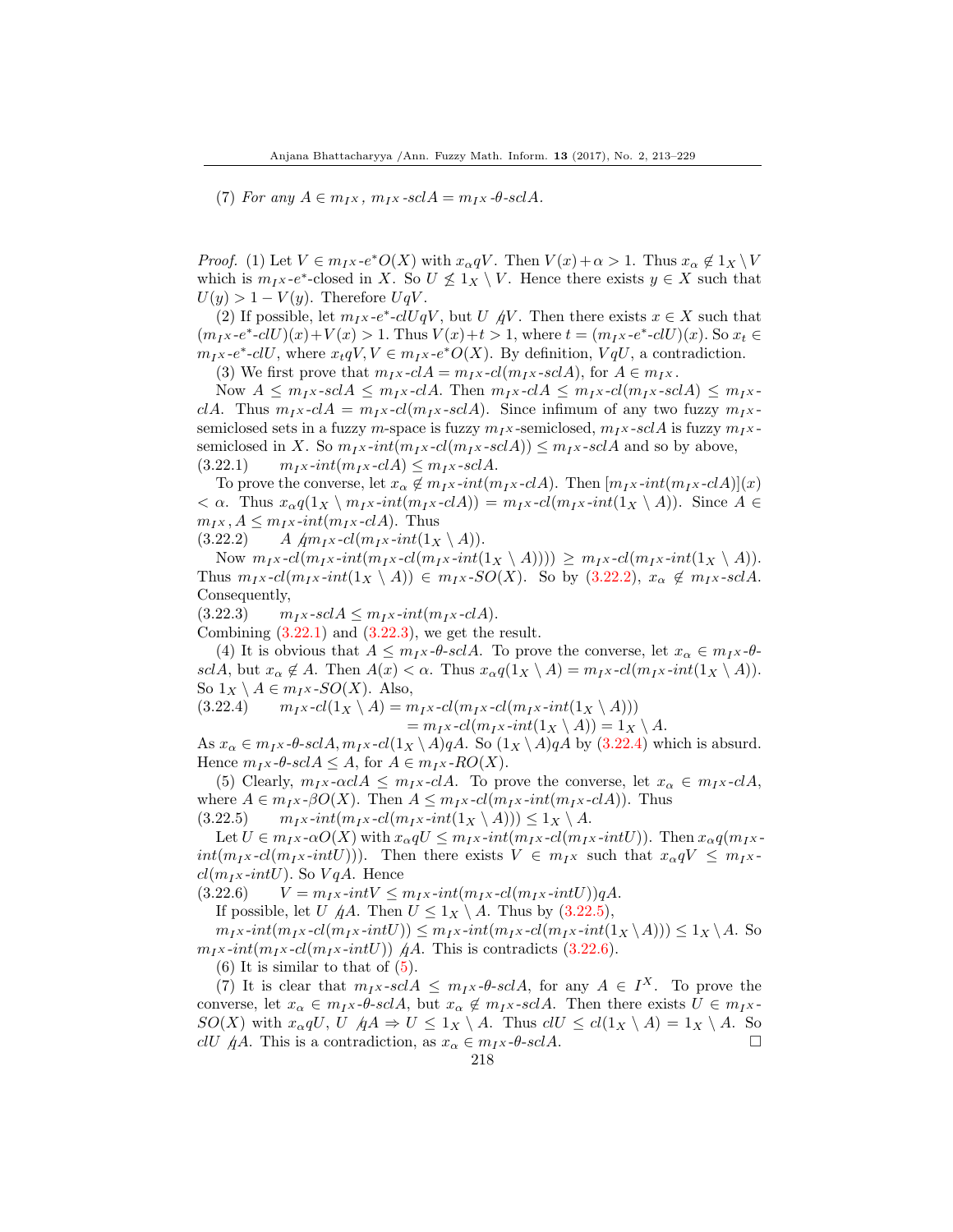#### 4. Continuous functions in fuzzy m-space

In this section, a new class of continuous functions between fuzzy m-spaces are introduced and characterized and found the mutual relationships among themselves.

**Definition 4.1.** Let  $(X, m_I_X)$  and  $(Y, m_{I_Y})$  be two fuzzy m-spaces and  $f : X \to Y$ be a function between fuzzy  $m$ -spaces. Then  $f$  is called fuzzy

(i) contra R-map, if  $f^{-1}(A) \in m_I x$ -RC(X) for all  $A \in m_{I} x$ -RO(Y),

(ii)  $(\delta, r)$ -continuous, if  $f^{-1}(A) \in m_I x$ - $\delta C(X)$  for all  $A \in m_I y$ - $RO(Y)$ ,

(iii) ( $\delta$ -semi, r)-continuous, if  $f^{-1}(A) \in m_I x$ - $\delta SC(X)$  for all  $A \in m_{I'}$ - $RO(Y)$ ,

(iv) (δ-pre, r)-continuous, if  $f^{-1}(A) \in m_I x$ -δ $PC(X)$  for all  $A \in m_I y$ -RO(Y),

(v)  $(e^*, r)$ -continuous, if  $f^{-1}(A) \in m_I x \cdot e^* C(X)$  for all  $A \in m_I y \cdot RO(Y)$ ,

(vi)  $(e, r)$ -continuous, if  $f^{-1}(A) \in m_I x$ - $eC(X)$  for all  $A \in m_I x$ - $RO(Y)$ ,

(vii)  $(a, r)$ -continuous, if  $f^{-1}(A) \in m<sub>I</sub> x - aC(X)$  for all  $A \in m<sub>I</sub> y - RO(Y)$ .

**Theorem 4.2.** Let  $(X, m_{IX})$  and  $(Y, m_{IY})$  be two fuzzy m-spaces and  $f: X \to Y$ be a function between fuzzy m-spaces. Then the following statements are true:

(1) If f is fuzzy  $(\delta, r)$ -continuous, then f is  $(a, r)$ -continuous.

(2) If f is fuzzy  $(a, r)$ -continuous, then f is fuzzy ( $\delta$ -semi, r)-continuous.

(3) If f is fuzzy  $(a, r)$ -continuous, then f is fuzzy (δ-pre, r)-continuous.

(4) If f is fuzzy ( $\delta$ -semi, r)-continuous, then f is fuzzy  $(e, r)$ -continuous.

(5) If f is fuzzy  $(\delta$ -pre, r)-continuous, then f is fuzzy  $(e, r)$ -continuous.

(6) If f is fuzzy  $(e, r)$ -continuous, then f is fuzzy  $(e^*, r)$ -continuous.

*Proof.* (1) Let  $A \in m_{I}r$ - $RO(Y)$ . Then  $f^{-1}(A) \in m_{I} \times \delta C(X)$ . Thus  $m_I x \text{-} \delta cl(f^{-1}(A)) = f^{-1}(A)$ . Now  $m_I x\text{-}cl(m_I x\text{-}int(m_I x\text{-}\delta cl(f^{-1}(A))))$  $= m_I x \text{-} cl(m_I x \text{-} int(f^{-1}(A)))$  $\leq m_I x \cdot cl(f^{-1}(A))$  $\leq m_I x \cdot \delta cl(f^{-1}(A))$  $= f^{-1}(A).$ 

Then  $f^{-1}(A) \in m_I x$ -a $C(X)$ . Thus f is fuzzy  $(a, r)$ -continuous.

(2) The proof follows from the fact that  $A \in m_I x$ - $aC(X) \Rightarrow A \in m_I x$ - $\delta SC(X)$ .

(3) The proof follows from the fact that  $A \in m_I x$ - $aO(X) \Rightarrow A \in m_I x$ - $\delta PO(X)$ .

(4) The proof follows from the fact that  $A \in m_I x$ - $\delta SC(X) \Rightarrow A \in m_I x$ - $eC(X)$ .

(5) The proof follows from the fact that  $A \in m_I x \cdot \delta PC(X) \Rightarrow A \in m_I x \cdot eC(X)$ .

(6) The proof follows from the fact that  $A \in m_I x \cdot eC(X) \Rightarrow A \in m_I x \cdot e^* C(X)$ .  $\Box$ 

But the converses are not true, in general, follow from the following examples.

Example 4.3. Fuzzy  $(a, r)$ -continuity  $\Rightarrow$  fuzzy  $(\delta, r)$ -continuity. Let  $X = \{a, b\}$ ,  $m_I x = \{0_X, 1_X, A, B, C, D\}$ ,  $m'_{IX} = \{0_X, 1_X, E\}$ , where  $A(a)$  $0.4, A(b) = 0.55, B(a) = 0.5, B(b) = 0.45, C(a) = 0.45, C(b) = 0.55, D(a) = 0.55,$  $D(b) = 0.4, E(a) = E(b) = 0.5$ . Then  $(X, m_{IX})$  and  $(X, m'_{IX})$  are fuzzy *m*-spaces. Thus  $m_I x \cdot \delta O(X) = \{0_X, 1_X, B, C, T\}$ , where  $T(a) = 0.5, T(b) = 0.55$ .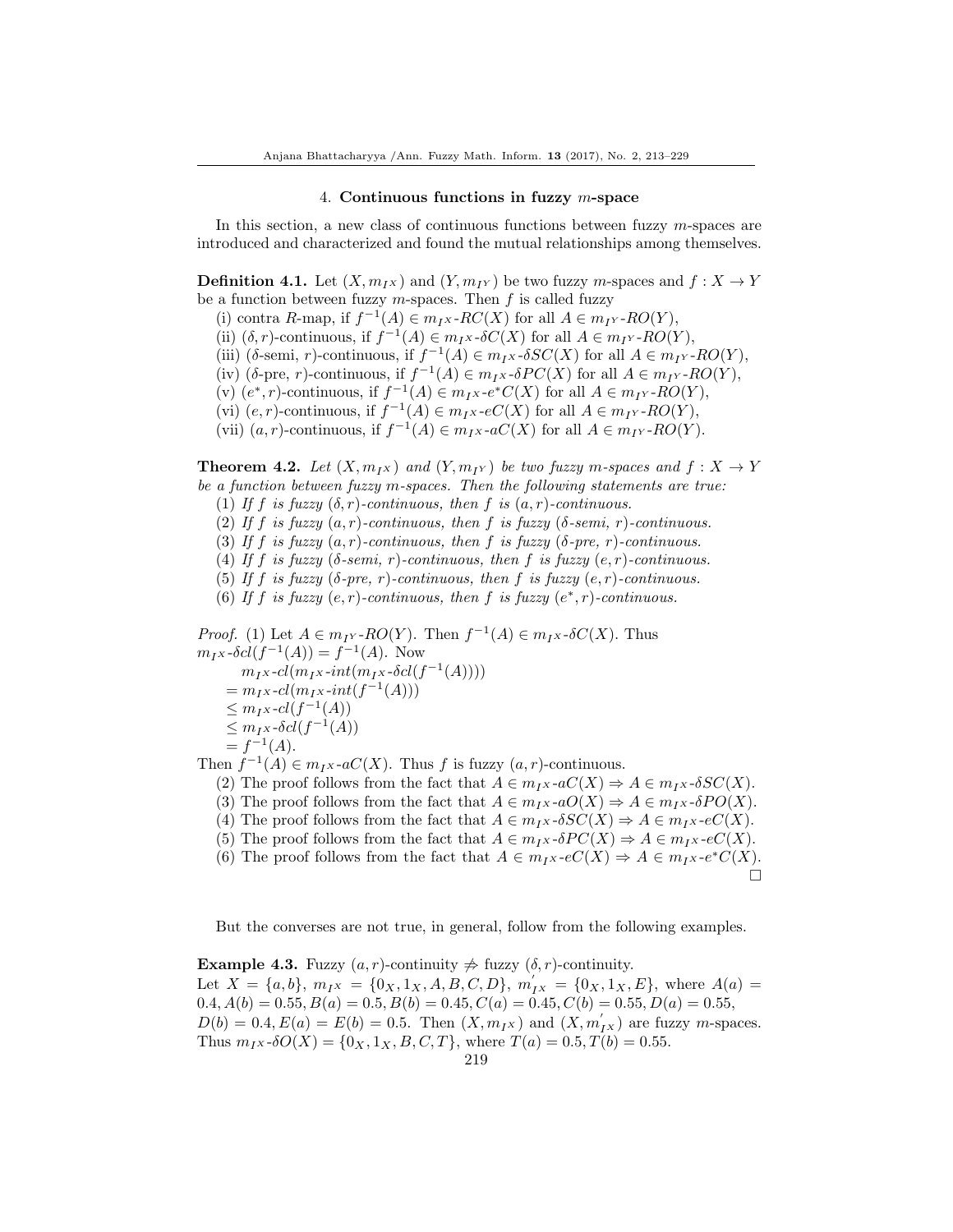Consider the identity function  $i : (X, m_I_X) \rightarrow (X, m_I^{'})$ . Now  $E \in m_I^{'}$  $RO(X)$ . Then  $i^{-1}(E) = E$ . Thus  $m_I x$ - $cl(m_I x$ - $int(m_I x \cdot \delta clE)) = m_I x$ - $cl(m_I x \cdot \delta clE)$  $int(1_X \setminus B)) = B < E$ . So  $E \in m_I x$ -aC(X), but  $m_I x$ -δcl $E = 1_X \setminus B \neq E$ . Hence  $E \notin m_I x \cdot \delta C(X).$ 

<span id="page-7-1"></span>Example 4.4. Fuzzy ( $\delta$ -semi, r)-continuity  $\neq$  fuzzy  $(a, r)$ -continuity. Let  $X = \{a, b\}, m_{IX} = \{0_X, 1_X, A\}, m'_{IX} = \{0_X, 1_X, C\},$  where  $A(a) = 0.5, A(b) =$  $0.4, C(a) = C(b) = 0.5$ . Then  $(X, m_{I^X})$  and  $(X, m'_{I^X})$  are fuzzy *m*-spaces.

Consider the identity function  $i: (X, m_{IX}) \to (X, m'_{IX})$ . Now  $C \in m'_{IX}$ -RO $(X)$ .  $i^{-1}(C) = C = 1_X \setminus C \in m_I x$ - $\delta SO(X)$ , but  $1_X \setminus C \notin m_I x$ - $aO(X)$ . Thus  $C \in m_I x$ - $\delta SC(X)$ , but  $C \notin m_I x$ -a $C(X)$ .

<span id="page-7-0"></span>Example 4.5. Fuzzy ( $\delta$ -pre, r)-continuity  $\neq$  fuzzy  $(a, r)$ -continuity. Let  $X = \{a, b\}, m_{I}x = \{0_X, 1_X, A\}, m'_{I}x = \{0_X, 1_X, B\}, \text{ where } A(a) = 0.5, A(b) =$  $0.4, B(a) = 0.5, B(b) = 0.3$ . Then  $(X, m_{IX})$  and  $(X, m'_{IX})$  are fuzzy *m*-spaces.

Consider the identity function  $i : (X, m_I x) \to (X, m_I' x)$ . Now  $m_I x \cdot \delta O(X) =$  $\{0_X, 1_X, A\}$  and  $m'_{IX}$ - $\delta O(X) = \{0_X, 1_X, B\}$ . Now  $B \in m'_{IX}$ - $RO(X)$ .  $i^{-1}(B) = B$ . Then  $m_Ix$ - $cl(m_Ix$ - $\delta intB) = 0_X < B$ . Thus  $B \in m_Ix$ - $\delta PC(X)$ , but  $m_Ix$ - $cl(m_Ix)$  $int(m_Ix-\delta c lB)) = m_Ix\cdot cl(m_Ix\cdot int(m_Ix\cdot c lB)) = m_Ix\cdot cl(m_Ix\cdot int(1_X \setminus A)) = m_Ix\cdot$  $clA = 1_X \setminus A \not\leq B$ . So  $B \not\in m_I x$ -a $C(X)$ .

Example 4.6. Fuzzy  $(e, r)$ -continuity  $\neq$  fuzzy ( $\delta$ -semi,  $r$ )-continuity. Consider Example [4.5.](#page-7-0) Here  $B \in m'_{IX}$ - $RO(X)$ .  $i^{-1}(B) = B$ . Then  $m_{IX}$ - $int(m_{IX}$ - $\delta c(B) = m_I x \cdot int(1_X \setminus A) = A \not\leq B$ . Thus  $B \not\in m_I x \cdot \delta SC(X)$ , but  $m_I x \cdot int(m_I x \cdot \delta S)$  $\delta clB$ )  $\bigwedge m_{I}x$ - $cl(m_{I}x$ - $\delta intB) = A \bigwedge 0_X = 0_X < B$ . So  $B \in m_{I}x$ - $eC(X)$ .

Example 4.7. Fuzzy  $(e, r)$ -continuity  $\neq$  fuzzy ( $\delta$ -pre,  $r$ )-continuity. Consider Example [4.4.](#page-7-1) Here  $m_I x$ -cl( $m_I x$ -δintC) =  $m_I x$ -clA =  $1_X \setminus A \not\le C$ . Thus  $C \notin m_I x \cdot \delta PC(X)$ . But  $m_I x \cdot int(m_I x \cdot \delta cl C) \bigwedge m_I x \cdot cl(m_I x \cdot \delta int C) = A \bigwedge (1_X \setminus$  $A$ ) =  $A < C$ . So  $C \in m_I x \cdot eC(X)$ .

**Example 4.8.** Fuzzy  $(e^*, r)$ -continuity  $\neq$  fuzzy  $(e, r)$ -continuity. Let  $X = \{a, b\}, m_{I}x = \{0_X, 1_X, A, B\}, m'_{I}x = \{0_X, 1_X, C\}, \text{where } A(a) = 0.5, A(b) =$  $0.6, B(a) = B(b) = 0.4, C(a) = 0.4, C(b) = 0.5.$  Then  $(X, m_{IX})$  and  $(X, m'_{IX})$  are fuzzy m-spaces.

Consider the identity function  $i : (X, m_{IX}) \to (X, m'_{IX})$ . Here  $m_{IX}$ - $\delta O(X) =$  ${0_X, 1_X, A, B}$ . Now  $C \in m'_{IX}$ - $RO(X)$ .  $i^{-1}(C) = C$ . Now  $m_{IX}$ - $int(m_{IX}$ - $cl(m_{IX}$ - $\delta intC)$ ) =  $m_{I}x$ - $int(m_{I}x$ - $c\overline{B})$  =  $m_{I}x$ - $int(1_X \setminus A)$  =  $B < C$ . Then  $C \in m_{I}x$  $e^*C(X)$ . But  $m_Ix\text{-}int(m_Ix\text{-}\delta cl C)\bigwedge m_Ix\text{-}cl(m_Ix\text{-}\delta int C) = m_Ix\text{-}int(1_X\backslash B)\bigwedge m_Ix\text{-}l$  $clB = A \bigwedge (1_X \setminus A) = 1_X \setminus A \not\leq C$ . Thus  $C \notin m_I x \text{-}eC(X)$ .

**Definition 4.9.** Let  $(X, m_{IX})$  and  $(Y, m_{IY})$  be two fuzzy m-spaces and  $f : X \rightarrow Y$ be a function between fuzzy  $m$ -spaces. Then  $f$  is said to be fuzzy

(i)  $e^*$ -continuous, if  $f^{-1}(A) \in m_I x \cdot e^* O(X)$ , for all  $A \in m_{I'}$ ,

(ii) almost-e<sup>\*</sup>-continuous, if  $f^{-1}(A) \in m_I x$ -e<sup>\*</sup> $O(X)$ , for all  $A \in m_{I'}$ -RO(Y),

(iii) almost-e-continuous, if  $f^{-1}(A) \in m_I x$ -e $O(X)$ , for all  $A \in m_I y$ -R $O(Y)$ ,

(iv) almost-a-continuous, if  $f^{-1}(A) \in m_I \times aO(X)$ , for all  $A \in m_I \times RO(Y)$ .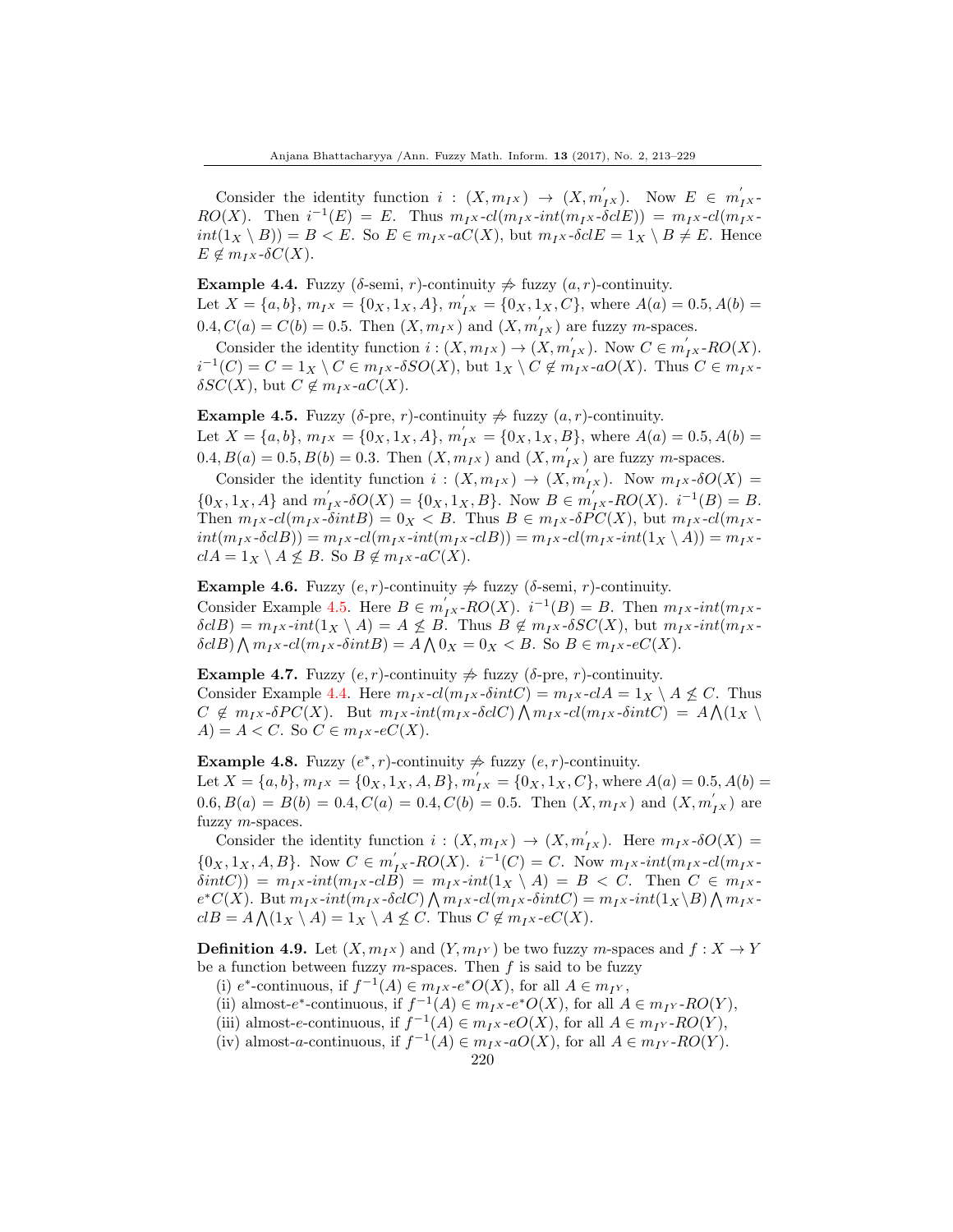**Theorem 4.10.** Let  $(X, m_{IX})$  and  $(Y, m_{IY})$  be two fuzzy m-spaces and  $f: X \rightarrow Y$ be a function between fuzzy m-spaces. Then the following statements hold:

- (1) If  $f$  is fuzzy  $e^*$ -continuous, then  $f$  is fuzzy almost- $e^*$ -continuous.
- (2) If  $f$  is fuzzy almost-e-continuous, then  $f$  is fuzzy almost-e\*-continuous.
- (3) If f is fuzzy almost-a-continuous, then f is fuzzy almost-e-continuous.

*Proof.* The proof is obvious.  $\square$ 

But the converses are not true, in general, follow from the next examples.

Example 4.11. Fuzzy almost- $e^*$ -continuity  $\neq$  fuzzy  $e^*$ -continuity. Let  $X = \{a, b\}, m_I x = \{0_X, 1_X, A, B\}, m_I' x = \{0_X, 1_X, E, F\}$  where  $A(a) = 0.4$ ,  $A(b) = 0.6, B(a) = 0.6, B(b) = 0.4, E(a) = E(b) = 0.4, F(a) = 0.5, F(b) =$ 0.45. Then  $(X, m_I_X)$  and  $(X, m_{IX}^{'})$  are fuzzy m-spaces. Now  $m_Ix \cdot \delta O(X)$  =  $\{0_X, 1_X, A, B, C\}$ , where  $C(a) = C(b) = 0.6$ ,  $m'_{IX}$ - $RO(X) = \{0_X, 1_X, F\}$ .

Now consider the identity function  $i : (X, m_{IX}) \to (X, m'_{IX})$ . Then  $i^{-1}(F) =$ F. Now  $m_Ix$ - $cl(m_Ix$ - $int(m_Ix$ - $\delta clF)$ ) = 1 $_X > F$ . Then  $F \in m_Ix$ - $e^*O(X)$ . But  $i^{-1}(E) = E$ ,  $m_I x$ - $cl(m_I x$ - $int(m_I x$ - $\delta cl E)$ ) =  $m_I x$ - $cl(m_I x$ - $int(1_X \setminus C))$  =  $m_I x$  $cl0_X = 0_X \not\geq E \Rightarrow E \not\in m_I x \cdot e^* O(X)$ . Thus *i* is fuzzy almost- $e^*$ -continuous but not fuzzy  $e^*$ -continuous.

# Example 4.12. Fuzzy almost- $e^*$ -continuity  $\neq$  fuzzy almost-e-continuity. Let  $X = \{a, b\}, m_{IX} = \{0_X, 1_X, A\}, m'_{IX} = \{0_X, 1_X, B, C\}$ , where  $A(a) = 0.5, A(b) =$  $0.4, B(a) = 0.4, B(b) = 0.6, C(a) = 0.6, C(b) = 0.4.$  Then  $(X, m_{I^X})$  and  $(X, m'_{I^X})$ are fuzzy *m*-spaces. Now  $m_{I}x \cdot \delta O(X) = m_{I}x, m'_{I}x \cdot RO(X) = m'_{I}x$ .

Now consider the identity function  $i : (X, m_I_X) \to (X, m_I')$ . Then  $i^{-1}(B) = B$ . Now  $m_{I}x$ - $cl(m_{I}x\text{-}int(m_{I}x\text{-}\delta clB)) = 1_X \backslash A > B$ . Then  $B \in m_{I}x\text{-}e^*O(X), i^{-1}(C) =$  $C, m_Ix\text{-}cl(m_Ix\text{-}int(m_Ix\text{-}\delta clC)) = 1_X > C.$  Thus  $C \in m_Ix\text{-}e^*O(X)$ . So i is fuzzy almost-e<sup>\*</sup>-continuous. But  $m_I x$ - $cl(m_I x \text{-} \delta int B) \bigvee m_I x \text{-} int(m_I x \text{-} \delta cl B) = 0_X \bigvee A$  $A \not\geq B$ . Hence  $B \notin m_I x$ -e $O(X)$ . Therefore i is not fuzzy almost e-continuous.

Example 4.13. Fuzzy almost-e-continuity  $\frac{1}{\sqrt{2}}$  fuzzy almost-a-continuity. Let  $X = \{a, b\}, m_I x = \{0_X, 1_X, A\}, m_I' x = \{0_X, 1_X, C\}$ , where  $A(a) = 0.5, A(b) =$  $0.4, C(a) = C(b) = 0.5$ . Then  $(X, m_{I^X})$  and  $(X, m'_{I^X})$  are fuzzy *m*-spaces. Now  $m_{I}x\text{-}\delta O(X) = \{0_X, 1_X, A\}, m'_{I}x\text{-}RO(X) = m'_{I}x.$ 

Consider the identity function  $i : (X, m_I x) \to (X, m_I^{'} x)$ . Now  $i^{-1}(C) = C$ ,  $m_{I}x$ - $cl(m_{I}x$ - $\delta intC)$   $\bigvee m_{I}x$ - $int(m_{I}x$ - $\delta clC) = (1_X \setminus A)$   $\bigvee A = 1_X \setminus A > C$ . Then  $C \in m_I x \text{-}eO(X)$ . Thus i is fuzzy almost-e-continuous. But  $m_I x \text{-}int(m_I x \text{-}cl(m_I x \text{-}l))$  $\delta intC$ )) =  $m_I x$ -int $(m_I x$ -clA) = A < C. So  $C \notin m_I x$ -aO(X). Hence i is not fuzzy almost-e-continuous.

**Definition 4.14.** A fuzzy m-space  $(X, m_N)$  is said to be fuzzy  $m_N$ -extremally disconnected, if the fuzzy  $m_{IX}$ -closure of all fuzzy  $m_{IX}$ -interior of a fuzzy set in X is fuzzy  $m_I x$ -open.

<span id="page-8-0"></span>**Example 4.15.** Let  $X = \{a, b\}, m_{IX} = \{0_X, 1_X, A\}$ , where  $A(a) = A(b) = 0.5$ . Then  $(X, m_Ix)$  is a fuzzy m-space. Now  $m_Ix$ -cl $A = A \in m_Ix \Rightarrow X$  is fuzzy  $m_Ix$ extremally disconnected.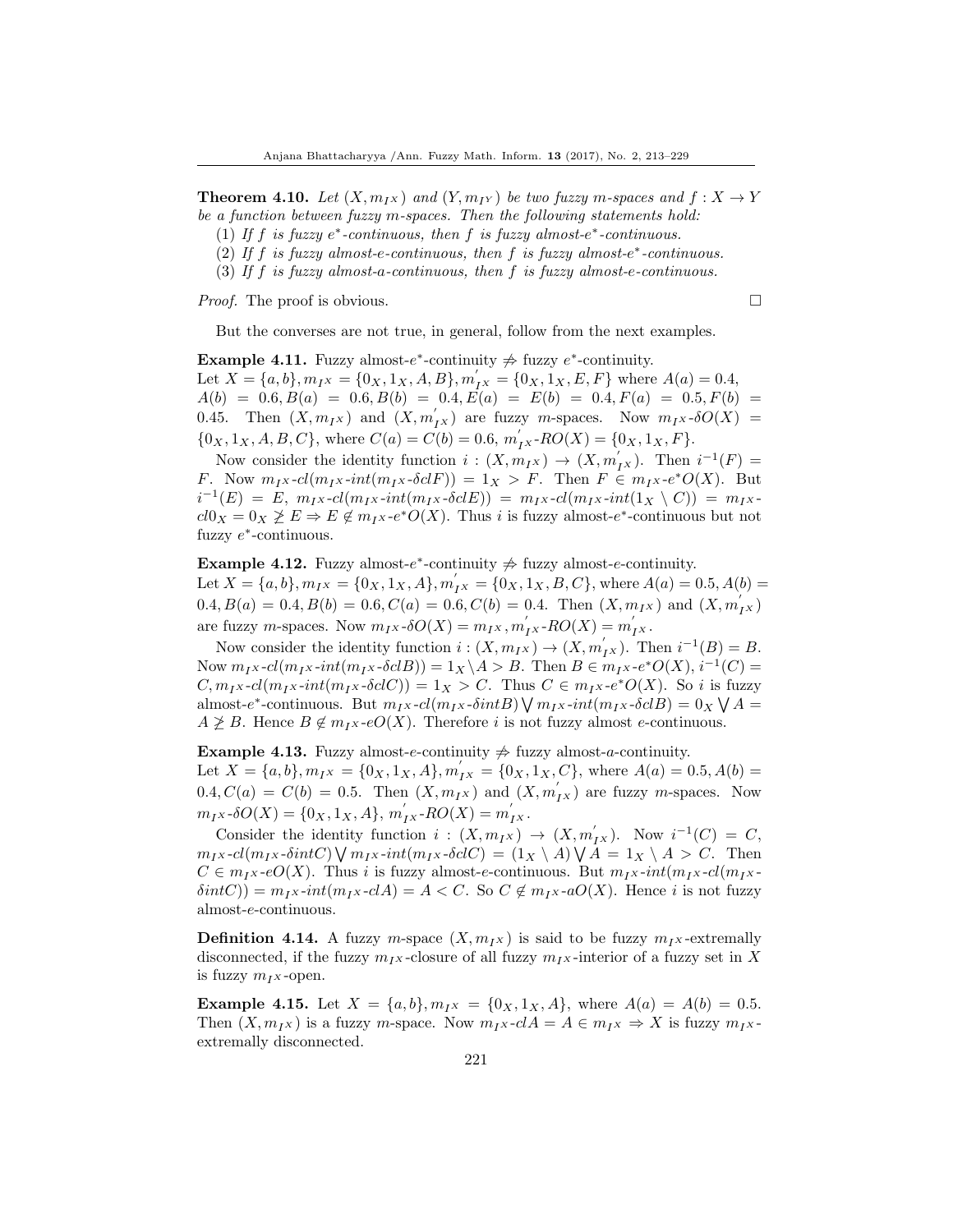**Theorem 4.16.** Let  $(X, m_{IX})$  and  $(Y, m_{IY})$  be two fuzzy m-spaces and  $f : X \rightarrow Y$ Y be a function. If  $(Y, m_I Y)$  is a fuzzy  $m_I Y$ -extremally disconnected, then f is  $fuzzy(e^*, r)$ -continuous (resp., fuzzy  $(e, r)$ -continuous, fuzzy  $(a, r)$ -continuous) iff f is fuzzy almost-e ∗ -continuous (resp., fuzzy almost-e-continuous, fuzzy almost-acontinuous).

*Proof.* First suppose that f is fuzzy  $(e^*, r)$ -continuous. Let  $U(\in I^Y) \in m_{I^Y}$ -RO(Y). Then  $U = m_I v \cdot int(m_I v \cdot clU)$ . As Y is fuzzy  $m_I v$ -extremally disconnected,  $m_I v$  $clU \in m_{IY}$  and so  $U \in m_{IY}$  as well as  $1_Y \setminus U \in m_{IY}$ , i.e., U is fuzzy  $m_{IY}$ -open as well as fuzzy  $m_{IY}$ -closed and so  $U = m_{IY}$ -cl( $m_{IY}$ -intU), i.e.,  $U \in m_{IY}$ -RC(Y). As f is fuzzy  $(e^*, r)$ -continuous,  $f^{-1}(U) \in m_I x \cdot e^* O(X)$ . Then f is fuzzy almost- $e^*$ continuous.

Conversely, suppose that f is fuzzy almost- $e^*$ -continuous and let  $W \in m_{I}$ .  $RC(Y)$ . Since Y is fuzzy  $m_1y$ -extremally disconnected,  $W \in m_1y$ -RO(Y). By hypothesis,  $f^{-1}(W) \in m_I x \text{-} e^* O(X) \Rightarrow f$  is fuzzy  $(e^*, r)$ -continuous.

The other two cases are similar to that of first case.  $\Box$ 

**Definition 4.17.** A fuzzy m-space  $(X, m_I x)$  is said to be fuzzy

(i)  $m_I x$ -e<sup>\*</sup>-T<sub>1/2</sub>-space, if all fuzzy  $m_I x$ -e<sup>\*</sup>-closed set in X is fuzzy  $m_I x$ -δ-closed in  $X$ ,

(ii)  $m_I x$ -e-T<sub>1/2</sub>-space, if all fuzzy  $m_I x$ -e<sup>\*</sup>-closed set in X is fuzzy  $m_I x$ -e-closed in  $X$ ,

(iii)  $m_I x$ -a- $T_{1/2}$ -space, if all fuzzy  $m_I x$ -e<sup>\*</sup>-closed set in X is fuzzy  $m_I x$ -a-closed in  $X$ .

**Example 4.18.** Consider Example [4.15.](#page-8-0) Here  $(X, m_Ix)$  is a fuzzy  $m_Ix-e^*$ - $T_{1/2}$ space.

**Theorem 4.19.** Let  $(X, m_{IX})$  and  $(Y, m_{IY})$  be two fuzzy m-spaces and  $f: X \rightarrow Y$ be a function. If X is fuzzy  $m_I x$ -e<sup>\*</sup>-T<sub>1/2</sub>-space, then the following statements are equivalent:

(1)  $f$  is fuzzy  $(e^*, r)$ -continuous.

(2)  $f$  is fuzzy  $(e, r)$ -continuous.

(3) f is fuzzy ( $\delta$ -semi, r)-continuous.

(4) f is fuzzy ( $\delta$ -pre, r)-continuous.

(5) f is fuzzy  $(a, r)$ -continuous.

(6) f is fuzzy  $(\delta, r)$ -continuous.

*Proof.* (1)  $\Rightarrow$  (4): Let  $W \in m_{I} \times RO(Y)$ . By (1),  $f^{-1}(W) \in m_{I} \times \cdot eC(X)$ . As X is fuzzy  $m_I x$ - $e^*$ - $T_{1/2}$ -space,  $f^{-1}(W) \in m_I x$ - $\delta C(X)$ . Then  $f^{-1}(W) \in m_I x$ - $\delta PC(X)$ . Thus f is fuzzy ( $\delta$ -pre, r)-continuous.

(4)  $\Rightarrow$  (6): Let  $W \in m_{I} \times RO(Y)$ . By (4),  $f^{-1}(W) \in m_{I} \times \delta PC(X)$ . Then  $f^{-1}(W) \in m_I x \cdot e^* C(X)$ . As X is fuzzy  $m_I x \cdot e^* \cdot T_{1/2}$ -space,  $f^{-1}(W) \in m_I x \cdot \delta C(X)$ . Thus f is fuzzy  $(\delta, r)$ -continuous.

(6) ⇒ (5): Let  $W \in m_{I} \times RO(Y)$ . By (6),  $f^{-1}(W) \in m_{I} \times \delta C(X)$ . Then  $f^{-1}(W) = m_I x \cdot \delta cl(f^{-1}(W))$ . Thus,  $m_I x \cdot cl(m_I x \cdot int(m_I x \cdot \delta cl(f^{-1}(W)))) \le m_I x \cdot$  $cl(m_I x \cdot \delta cl(f^{-1}(W))) \leq m_I x \cdot \delta cl(m_I x \cdot \delta cl(f^1(W))) = m_I x \cdot \delta cl(f^{-1}(W)) = f^{-1}(W).$ So  $f^{-1}(W) \in m_I x$ -a $C(X)$ . Hence f is fuzzy  $(a, r)$ -continuous.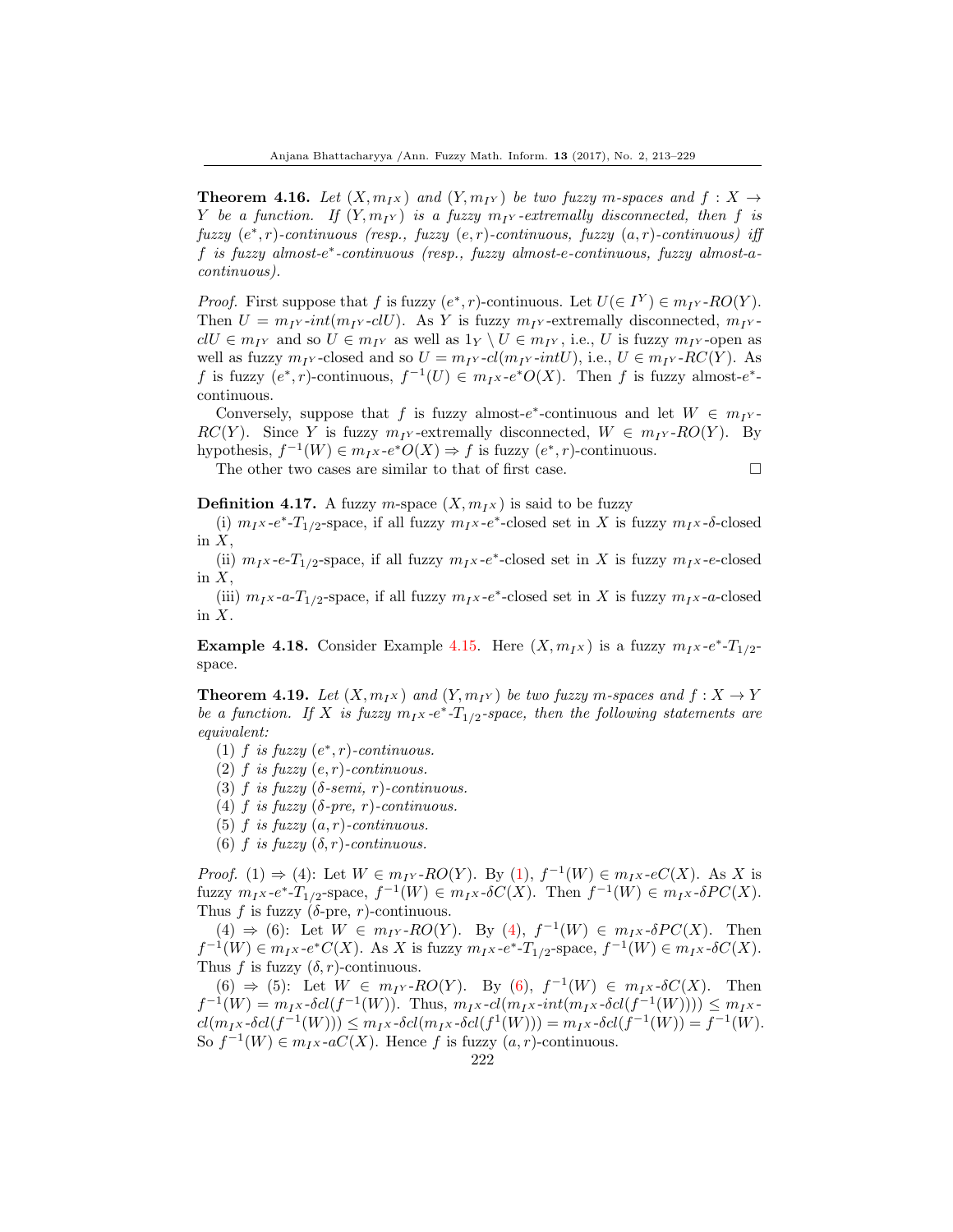$(5) \Rightarrow (3)$ : Let  $W \in m<sub>IY</sub>$ -RO(Y). By (5),  $f^{-1}(W) \in m<sub>IX</sub>$ -aC(X). Then  $1_X \setminus$  $f^{-1}(W) \in m_I \times aO(X)$ . Thus  $1_X \setminus f^{-1}(W) \leq m_I \times \text{int}(m_I \times \text{dim}(1_X \setminus$  $f^{-1}(W))) \leq m_I x \cdot cl(m_I x \cdot \delta int(1_X \setminus f^{-1}(W)))$ . So  $1_X \setminus f^{-1}(W) \in m_I x \cdot \delta SO(X)$ . Hence  $f^{-1}(W) \in m_I x \cdot \delta SC(X)$ . Therefore f is fuzzy ( $\delta$ -semi, r)-continuous.

(3)  $\Rightarrow$  (2): Let  $W \in m_{IY}$ -RO(Y). By (3),  $f^{-1}(W) \in m_{IX}$ -SSC(X). Then  $f^{-1}(W) \in m_I x$ -eC(X) as every fuzzy  $m_I x$ -δ-semiclosed set is fuzzy  $m_I x$ -e-closed. Therefore,  $f$  is fuzzy  $(e, r)$ -continuous.

(2) ⇒ (1): Let  $W \in m_{IY}$ -RO(Y). By (2),  $f^{-1}(W) \in m_{IX}$ -eC(X). Then  $f^{-1}(W) \in m_I x \cdot e^* C(X)$  (as every fuzzy  $m_I x \cdot e$ -closed set is fuzzy  $m_I x \cdot e^*$ -closed). Thus f is fuzzy  $(e^*, r)$ -continuous.

<span id="page-10-0"></span>**Theorem 4.20.** Let  $(X, m_{IX})$  and  $(Y, m_{IY})$  be two fuzzy m-spaces and  $f : X \rightarrow Y$ be a function. Then the following statements are equivalent:

(1)  $f$  is fuzzy  $(e^*, r)$ -continuous.

(2)  $f^{-1}(A) \in m_I x \text{--} e^* O(X)$ , for all  $A \in m_{I'}$ -RC(Y).

(3)  $f(m_Ix-e^*-clU) \leq m_{IY}$ -r-ker $(f(U))$ , for all  $U \in I^X$ .

(4)  $m_I x \cdot e^* \cdot cl(f^{-1}(A)) \leq f^{-1}(m_{IY} \cdot r \cdot ker(A)),$  for all  $A \in I^Y$ .

(5) For each fuzzy point  $x_{\alpha}$  in X and each  $A \in m_{IY}$ -SO(Y) with  $f(x_{\alpha})qA$ , there exists  $U \in m_I x \cdot e^* O(X)$  with  $x_\alpha qU, f(U) \leq m_{I'} \cdot c l A$ .

(6)  $f(m_Ix-e^*-clP) \leq m_Iy \cdot \theta \cdot scl(f(P))$ , for all  $P \in I^X$ .

(7)  $m_I x \cdot e^* \cdot cl(f^{-1}(R)) \leq f^{-1}(m_{IY} \cdot \theta \cdot sclR)$ , for all  $R \in I^Y$ .

(8)  $m_{I}x \cdot e^* \cdot cl(f^{-1}(R)) \leq f^{-1}(m_{IY} \cdot \theta \cdot sclR)$ , for all  $R \in m_{IY}$ .

(9)  $m_{I}x$  -e<sup>\*</sup>-cl( $f^{-1}(R)$ )  $\leq f^{-1}(m_{I}x$  -sclR)), for all  $R \in m_{I}x$ .

(10)  $m_{I}x$ -e<sup>\*</sup>-cl( $f^{-1}(R)$ )  $\leq f^{-1}(m_{I}x \text{-} int(m_{I}x \text{-} c l R))$ , for all  $R \in m_{I}x$ .

(11) For each fuzzy point  $x_{\alpha}$  in X and each  $A \in m_{IY}$ -SO(Y) with  $f(x_{\alpha}) \in A$ ,

there exists  $U \in m_I x \cdot e^* O(X)$  such that  $x_\alpha \in U$  and  $f(U) \leq m_I y \cdot c! A$ .

(12)  $f^{-1}(A) \leq m_I x \cdot e^* \cdot int(f^{-1}(m_{I^Y} \cdot c l A)),$  for all  $A \in m_{I^Y} \cdot SO(Y)$ .

(13)  $f^{-1}(m_{I^Y} \text{-} int(m_{I^Y} \text{-} c l A)) \in m_{I^X} \text{-} e^* C(X)$ , for all  $A \in m_{I^Y}$ .

(14)  $f^{-1}(m_{IY} \text{-}cl(m_{IY} \text{-}intF)) \in m_{IX} \text{-}e^*O(X)$ , for all  $1_X \setminus F \in m_{IY}$ .

(15)  $f^{-1}(m_{IY} \text{-} clU) \in m_{IX} \text{-} e^*O(X)$ , for all  $U \in m_{IY} \text{-} \beta O(Y)$ .

(16)  $f^{-1}(m_{IY} \text{-} clU) \in m_{IX} \text{-} e^*O(X)$ , for all  $U \in m_{IY} \text{-}SO(Y)$ .

(17)  $f^{-1}(m_{IY} \text{-} int(m_{IY} \text{-} clU)) \in m_{IX} \text{-} e^* C(X)$ , for all  $U \in m_{IY} \text{-}PO(Y)$ .

(18)  $f^{-1}(m_{IY} \text{-} \alpha \text{cl} U) \in m_{I^X} \text{-} e^*O(X)$ , for all  $U \in m_{I^Y} \text{-} \beta O(Y)$ .

(19)  $f^{-1}(m_{IY} \text{-} pclU) \in m_{I^X} \text{-} e^*O(X)$ , for all  $U \in m_{I^Y} \text{-}SO(Y)$ .

(20)  $m_{I}x$ -e<sup>\*</sup>-cl( $f^{-1}(R)$ )  $\leq f^{-1}(m_{I}y \cdot \theta$ -sclR)), for all  $R \in m_{I}y$ -SO(Y).

(21)  $m_{I}x$ -e<sup>\*</sup>-cl( $f^{-1}(R)$ )  $\leq f^{-1}(m_{I}y \cdot \theta$ -scl $R$ )), for all  $R \in m_{I}y \cdot PO(Y)$ .

(22)  $m_{I^X} \text{-} e^* \text{-} cl(f^{-1}(R)) \leq f^{-1}(m_{I^Y} \text{-} \theta \text{-} scl R)$ , for all  $R \in m_{I^Y} \text{-} \beta O(Y)$ .

*Proof.* (1)  $\Rightarrow$  (2): Let  $W \in m_{IY}$ -RC(Y). Then  $1_Y \setminus W \in m_{IY}$ -RO(Y). By (1),  $f^{-1}(1_Y \setminus W) = 1_X \setminus f^{-1}(W) \in m_I x \cdot e^* C(X)$ . Thus  $f^{-1}(W) \in m_I x \cdot e^* O(X)$ .  $(2) \Rightarrow (1)$ : Let  $W \in m_{IY}$ -RO(Y). Then  $1_Y \setminus W \in m_{IY}$ -RC(Y). By  $(2)$ ,  $f^{-1}(1_Y \setminus$  $W) = 1_X \setminus f^{-1}(W) \in m_I x \cdot e^* O(X)$ . Thus  $f^{-1}(W) \in m_I x \cdot e^* C(X)$ .

 $(2) \Rightarrow (3)$ : Let  $U \in I^X$  and suppose that  $y_\alpha$  be a fuzzy point in Y with  $y_\alpha \notin m_{I^Y}$ . r-ker(f(U)). Then there exists  $V \in m_{IY}$ -RO(Y) such that  $f(U) \leq V$  and  $y_{\alpha} \notin V$ . Thus  $V(y) < \alpha$ . So  $y_{\alpha}q(1_Y \setminus V) \in m_{I}r$ -RC(Y) and  $1_Y \setminus f(U) \geq 1_Y \setminus V$ . Hence  $f(U)$   $\oint (1_Y \setminus V)$ . Therefore  $U$   $\oint f^{-1}(1_Y \setminus V)$ . By (2),  $f^{-1}(1_Y \setminus V) = 1_X \setminus f^{-1}(V) \in$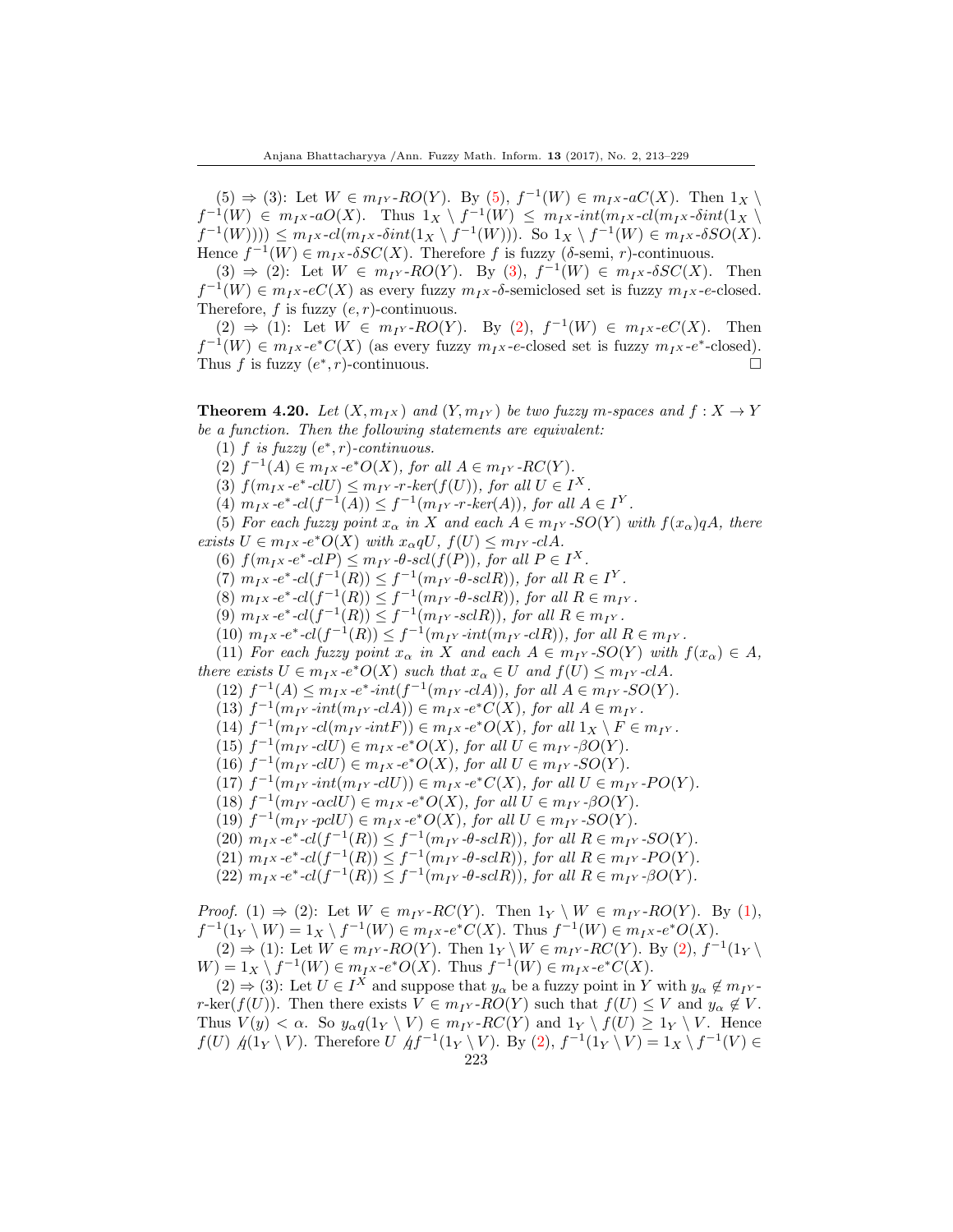$m_Ix\text{-}e^*O(X)$ . By Lemma [3.22\(](#page-4-0)2),  $m_Ix\text{-}e^*\text{-}clU$  / $q(1_X \setminus f^{-1}(U))$ . Then  $m_Ix\text{-}e^*\text{-}$  $clU \leq f^{-1}(V)$ , i.e.,  $f(m_Ix-e^*-clU) \leq V$ . Thus  $1_Y \setminus f(m_Ix-e^*-clU) \geq 1_Y \setminus V$ . So  $1 - f(m_I x - e^* - cI U)(y) > 1 - V(y) > 1 - \alpha$ , i.e.,  $\alpha > f(m_I x - e^* - cI U)(y)$ . Hence  $y_{\alpha} \notin f(m_I x - e^* - clU)$ . Therefore,  $f(m_I x - e^* - clU) \leq m_I x - r - \text{ker}(f(U))$ .

 $(3) \Rightarrow (4)$ : Let  $A \in I^Y$ . Then  $f^{-1}(A) \in I^X$ . By  $(3)$ ,  $f(m_I x - e^* - cIf^{-1}(A)) \le m_I y$ .  $r\text{-ker}(A)$ . Then  $m_Ix\text{-}e^*\text{-}cl(f^{-1}(A)) \leq f^{-1}(m_{I^Y}\text{-}r\text{-}ker(A)).$ 

 $(4) \Rightarrow (1)$ : Let  $A \in m_{IY}$ -RO(Y). By (4),  $m_{IX}$ -e<sup>\*</sup>-cl(f<sup>-1</sup>(A))  $\leq f^{-1}(m_{IY}$ -r- $\ker(A) = f^{-1}(A)$ . But  $f^{-1}(A) \leq m_I x \cdot e^* \cdot cl(f^{-1}(A))$  and thus  $f^{-1}(A) = m_I x \cdot e^*$ .  $cl(f^{-1}(A))$ . So  $f^{-1}(A) \in m_I x \text{-} e^* C(X)$ .

 $(5) \Rightarrow (6)$ . Let  $P \in I^X$  and  $x_\alpha$  be any fuzzy point in X such that  $x_\alpha \in m_I x - e^*$ .  $clP$  and let  $G \in m_{IY}$ -SO(Y) with  $f(x_\alpha)qG$ . By (5), there exists  $U \in m_{IX}$ -e<sup>\*</sup>O(X) with  $x_{\alpha}qU$ ,  $f(U) \le m_{I}y$ -clG. As  $x_{\alpha} \in m_{I}x$ -e<sup>\*</sup>-clP, by Lemma [3.22\(](#page-4-0)1),  $UqP$  and so  $f(U)qf(P)$ . Then  $f(P)qm_{IY} - clG \Rightarrow f(x_{\alpha}) \in m_{IY} - \theta$ -scl $(f(P))$ . Thus  $f(m_{IX} - e^*)$  $clP \leq m_{IY}$ - $\theta$ -scl $(f(P)).$ 

 $(6)$  ⇒ (7): Let  $R ∈ I<sup>Y</sup>$ . By (6),  $f(m<sub>I</sub> x - e<sup>*</sup> - cl(f<sup>-1</sup>(R))) ≤ m<sub>I</sub> x - \theta - scl(f(f<sup>-1</sup>(R))) ≤$  $m_{IY}$ -θ-sclR. Then  $m_{IX}$ -e<sup>\*</sup>-cl( $f^{-1}(R)$ )  $\leq f^{-1}(m_{IY}$ -θ-sclR).

 $(7) \Rightarrow (5)$ : Let  $x_{\alpha}$  be any fuzzy point in X and  $A \in m<sub>I</sub>$  -SO(Y) with  $f(x_{\alpha})qA$ . Since,  $(m_{IY} - cIA)$   $q(1_Y \setminus m_{IY} - cIA)$ , by definition  $f(x_\alpha) \notin m_{IY} - \theta - scl(1_Y \setminus m_{IY} - cIA)$ . Then  $x_{\alpha} \notin f^{-1}(m_{I} \cdot \theta \cdot \text{sol}(1) \setminus m_{I} \cdot \text{cl} A)$ ). By (7),  $x_{\alpha} \notin m_{I} \cdot \text{rel}(f^{-1}(1) \setminus m_{I} \cdot \text{cl} A)$ clA)). Thus there exists  $U \in m_I x$ -e\* $O(X)$  with  $x_\alpha qU$ ,  $U \nleftrightarrow f^{-1}(1_Y \setminus m_{IY}$ -clA). So  $f(U)$   $\phi(1_Y \setminus m_{IY} - c\lambda)$ . Hence  $f(U) \leq m_{IY} - c\lambda$ .

 $(7)$  ⇒ (8): Let  $A \in m_{IY}$ . By (7),  $m_{IX}$ -e<sup>\*</sup>-cl( $f^{-1}(A)$ ) ≤  $f^{-1}(m_{IY}$ -θ-scl $A)$ .

 $(8) \Rightarrow (9)$ : It follows from Lemma [3.22\(](#page-4-0)7).

 $(9) \Rightarrow (10)$ : It follows from Lemma [3.22\(](#page-4-0)3).

 $(10) \Rightarrow (1)$ : Let  $A \in m_{I} \rightarrow RO(Y)$ . By  $(10)$ ,  $m_{I} \rightarrow e^{*} \rightarrow cl(f^{-1}(A)) \leq f^{-1}(m_{I} \rightarrow$  $int(m_{IY} - cIA)) = f^{-1}(A)$ . Then  $f^{-1}(A) \in m_{IX} - e^*C(X)$ . Thus f is fuzzy  $(e^*, r)$ . continuous.

 $(1) \Rightarrow (10)$ : Let  $A \in m_{IY}$ . Then  $m_{IY}$ -int $(m_{IY}$ -cl $A) \in m_{IY}$ -RO(Y). By (1),  $f^{-1}(m_{IY} \text{-} int(m_{IY} \text{-} cl A)) \in m_{IX} \text{-} e^* C(X)$ . Thus

 $m_{I}x - e^* - cl(f^{-1}(A)) \leq m_{I}x - e^* - cl(f^{-1}(m_{IY} - int(m_{IY} - cIA)))$ 

 $= f^{-1}(m_{IY} \text{-} int(m_{IY} \text{-} c l A)).$ 

 $(10) \Rightarrow (9)$ : It follows from lemma [3.22\(](#page-4-0)3).

 $(9) \Rightarrow (8)$ : It follows from Lemma [3.22\(](#page-4-0)7).

 $(7)$  ⇒ (1): Let  $R \in m_{IY}$ - $RO(Y)$ . By (7),  $m_{IX}$ - $e^*$ - $cl(f^{-1}(R)) \leq f^{-1}(m_{IY}$ - $\theta$ - $\text{gcd}(R) = f^{-1}(R)$ . Then  $f^{-1}(R) \in m_I x \cdot e^* C(X)$ . Thus f is fuzzy  $(e^*, r)$ -continuous.

 $(5) \Rightarrow (12)$ : Let  $A \in m<sub>IV</sub>$ -SO(Y) and  $x<sub>\alpha</sub>$  be any fuzzy point in X such that  $x_{\alpha}qf^{-1}(A)$ . Then  $f(x_{\alpha})qA$ . By (5), there exists  $U \in m_I x \cdot e^*O(X)$  such that  $x_{\alpha}qU$ ,  $f(U) \leq m_{IY}$ -clA. Thus  $x_{\alpha}qU \leq f^{-1}(m_{IY}$ -clA). So  $x_{\alpha}qm_{IX}$ -e\*-int $(f^{-1}(m_{IY}$ -clA)), as  $m_I x$ -e<sup>\*</sup>-int(f<sup>-1</sup>( $m_{IY}$ -clA)) is the union of all fuzzy  $m_I x$ -e<sup>\*</sup>-open sets in X contained in  $f^{-1}(m_{IY} - cIA)$ . Hence  $f^{-1}(A) \leq m_{IX} - e^* - int(f^{-1}(m_{IY} - cIA))$ .

 $(12) \Rightarrow (5)$ : Let  $x_{\alpha}$  be any fuzzy point in X and  $A \in m_{IY}$ -SO(Y) with  $f(x_{\alpha})qA$ . Then  $x_\alpha q f^{-1}(A) \leq m_I x \cdot e^* \cdot int(f^{-1}(m_{IY} \cdot cIA))$  (by (12)) implies there exists  $U \in$  $m_{I}x$ -e<sup>\*</sup> $O(X)$  with  $x_{\alpha}qU, U \leq f^{-1}(m_{I}y$ -clA). Thus  $f(U) \leq m_{I}y$ -clA.

 $(11) \Rightarrow (12)$ : Let  $A \in m<sub>IY</sub>$ -SO(Y) and  $x<sub>\alpha</sub>$  be any fuzzy point in X such that  $x_{\alpha} \in f^{-1}(A)$ . Then  $f(x_{\alpha}) \in A$ . By (11), there exists  $U \in m_I x - e^* O(X)$  with  $x_{\alpha} \in U$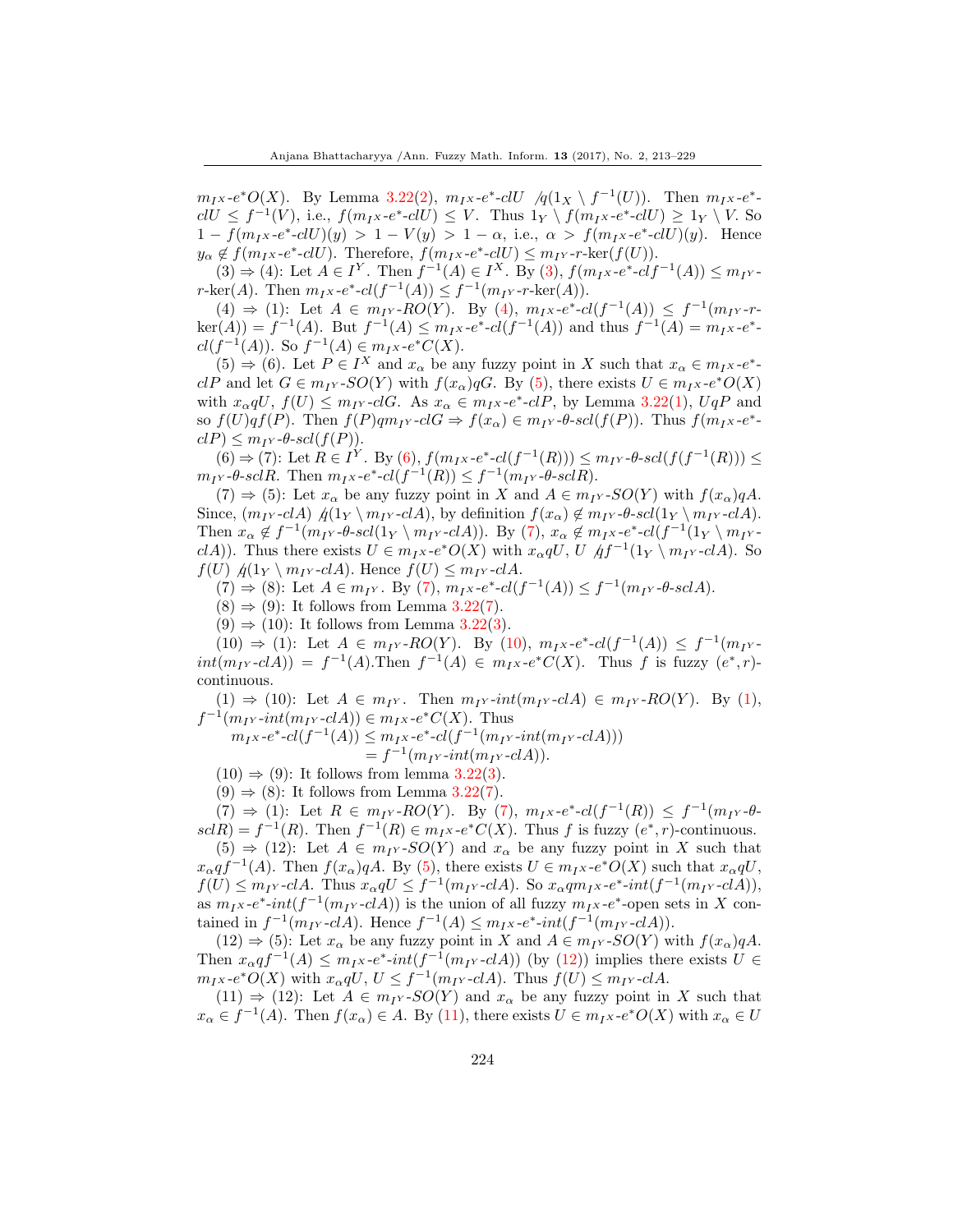and  $f(U) \le m_{IY}$ -clA. Thus  $U \le f^{-1}(m_{IY}$ -clA). So  $x_{\alpha} \in m_{IX}$ -e<sup>\*</sup>-int( $f^{-1}(m_{IY}$ clA)). Hence  $f^{-1}(A) \leq m_I x \cdot e^* \cdot int(f^{-1}(m_I \cdot \text{cl} A)).$ 

 $(12) \Rightarrow (11)$ : Let  $x_\alpha$  be any fuzzy point in X and  $A \in m_{IY}$ -SO(Y) with  $f(x_\alpha) \in A$ . Then  $x_{\alpha} \in f^{-1}(A) \leq m_{I}x-e^{*}\text{-}int(f^{-1}(m_{I}x\text{-}cIA))$  (by (12)) implies there exists  $U \in m_I x \cdot e^* O(X)$  with  $x_\alpha \in U$  and  $U \leq f^{-1}(m_{IY} \cdot cI A)$ . Thus  $f(U) \leq m_{IY} \cdot cI A$ .

(1)  $\Rightarrow$  (13): Let  $A \in m_{IY}$ . Then  $m_{IY} \text{-} int(m_{IY} \text{-} c l A) \in m_{IY} \text{-} RO(Y)$ . By (1),  $f^{-1}(m_{IY}\text{-}int(m_{IY}\text{-}clA)) \in m_{IX}\text{-}e^*C(X).$ 

 $(13) \Rightarrow (1)$ : Let  $A \in m_{I} \rightarrow RO(Y)$ . Then  $A \in m_{I} \rightarrow P$ . By  $(13)$ ,  $f^{-1}(A) = f^{-1}(m_{I} \rightarrow P)$  $int(m_{IY} - cIA)) \in m_{IX} - e^*C(X).$ 

 $(12) \Rightarrow (2)$ : Let  $F \in m_{I}r$ -RC(Y). Then  $F \in m_{I}r$ -SO(Y). By (12),  $f^{-1}(F) \le$  $m_{I}x - e^* \text{-} int(f^{-1}((m_{I}x - cI) = m_{I}x - e^* \text{-} int(f^{-1}(F)).$ 

 $(2) \Rightarrow (14)$ : Let  $F \in m_{IY}$ -RC(Y). By  $(2), f^{-1}(F) \in m_{IX}$ -e\*O(X). But  $f^{-1}(F)$  =  $f^{-1}(m_{IY} \text{-} \text{cl}(m_{IY} \text{-} \text{int}F))$ . Then  $f^{-1}(m_{IY} \text{-} \text{cl}(m_{IY} \text{-} \text{int}F)) \in m_{IX} \text{-}e^*O(X)$ .

 $(14) \Rightarrow (2)$ : Let  $F \in m_{IY}$ -RC(Y). By  $(14)$ ,  $f^{-1}(F) = f^{-1}(m_{IY} - cl(m_{IY} - intF)) \in$  $m_Ix-e^*O(X).$ 

 $(2) \Rightarrow (15)$ : Let  $U \in m_{IY}$ - $\beta O(Y)$ . Then  $U \leq m_{IY}$ - $cl(m_{IY}$ - $int(m_{IY}$ - $clU)$ )  $\leq$  $m_{IY}$ -clU. Thus  $m_{IY}$ -clU  $\leq m_{IY}$ -cl $(m_{IY}$ -cl $(m_{IY}$ -cl $(m_{IY}$ -cl $U))$ ) =  $m_{IY}$ -cl $(m_{IY}$  $int(m_{IV}$ -clU))  $\leq m_{IV}$ -cl $(m_{IV}$ -clU) =  $m_{IV}$ -clU  $\Rightarrow m_{IV}$ -clU =  $m_{IV}$ -cl $(m_{IV}$ -int( $m_{IV}$ clU)). So  $m_{IY}$ -clU  $\in m_{IY}$ -RC(Y). Hence by (2),  $f^{-1}(m_{IY}$ -clU)  $\in m_{IX}$ -e<sup>\*</sup>O(X).

 $(15) \Rightarrow (16)$ : Since  $m_{IY}$ - $SO(Y) \subseteq m_{IY}$ - $\beta O(Y)$ , by  $(15)$ ,  $f^{-1}(m_{IY}$ - $clU) \in m_{IX}$  $e^*O(X)$ , for all  $U \in m_{IY}$ -SO(Y).

 $(16) \Rightarrow (17)$ : Let  $U \in m_{IY}$ -PO(Y). Then  $U \leq m_{IY}$ -int $(m_{IY}$ -clU). We claim that  $m_{IY}$ -int $(m_{IY}$ -clU)  $\in m_{IY}$ -RO(Y). Indeed,

 $m_{IY}$ -int $(m_{IY}$ -clU)  $\leq m_{IY}$ -int $(m_{IY}$ -cl $(m_{IY}$ -clU)))  $\leq m_{IY}$ -int $(m_{IY}$ -clU). Thus  $m_{IV}$ -int $(m_{IV}$ -clU) =  $m_{IV}$ -int $(m_{IV}$ -cl $(m_{IV}$ -int $(m_{IV}$ -clU)))  $\Rightarrow m_{IV}$ -int $(m_{IV}$  $clU \in m_{IY}$ -RO(Y). So  $1_Y \setminus m_{IY}$ -int( $m_{IY}$ -clU)  $\in m_{IY}$ -RC(Y). Hence  $1_Y \setminus m_{IY}$  $int(m_{IY}$ -clU)  $\in$   $m_{IY}$ -SO(Y). By (16),  $f^{-1}(m_{IY}$ -cl(1<sub>Y</sub> \  $m_{IY}$ -int( $m_{IY}$ -clU)))  $\in$  $m_I x \cdot e^* O(X)$ . Thus  $1_X \setminus f^{-1}(m_{IY} \cdot int(m_{IY} \cdot int(m_{IY} \cdot clU))) = 1_X \setminus f^{-1}((m_{IY} \cdot int(m_{IY} \cdot int(m_{IY} \cdot clU)))$  $int(m_{IY} \text{-}clU)) \in m_{IX} \text{-}e^*O(X)$ . So  $f^{-1}(m_{IY} \text{-}int(m_{IY} \text{-}clU)) \in m_{IX} \text{-}e^*C(X)$ .

 $(17) \Rightarrow (1)$ : Let  $U \in m_{IY}$ -RO(Y). Then  $U \in m_{IY}$ -PO(Y). By (17),  $f^{-1}(m_{IY}$  $int(m_{IY}$ -clU))  $\in$   $m_{IX}$ -e<sup>\*</sup>C(X). Thus  $f^{-1}(U) = f^{-1}(m_{IY}$ - $int(m_{IY}$ -clU))  $\in$   $m_{IX}$  $e^*C(X)$ . So (1) holds.

 $(15) \Leftrightarrow (18)$ : The proof follows from Lemma [3.22\(](#page-4-0)5).

 $(15) \Leftrightarrow (19)$ : The proof follow from Lemma [3.22\(](#page-4-0)6).

 $(7) \Rightarrow (20)$ : Obvious.

 $(20) \Rightarrow (8)$ : Let  $A \in m_{IY}$ . Since  $m_{IY}$ -SO(Y)  $\supseteq m_{IY}$ , by  $(20)$ ,  $m_{IX}$ -e<sup>\*</sup>-cl(f<sup>-1</sup>(A))  $\leq$  $f^{-1}(m_{IY} - \theta - \operatorname{scl}A).$ 

 $(7) \Rightarrow (22)$ : Obvious.

 $(22) \Rightarrow (20)$ : Since  $m_{IY}$ - $SO(Y) \subseteq m_{IY}$ - $\beta O(Y)$ , the result follows.

$$
(7) \Rightarrow (21)
$$
. Obvious.

 $(21) \Rightarrow (8)$ : Since  $m_{IY} \subseteq m_{IY}$ -PO(Y), the result follows.

**Remark 4.21.** In a similar manner we can characterize fuzzy  $(e, r)$ -continuous (resp., fuzzy  $(a, r)$ -continuous) function by changing  $e^*$  by  $e$  (resp., by a) in the Theorem [4.20.](#page-10-0)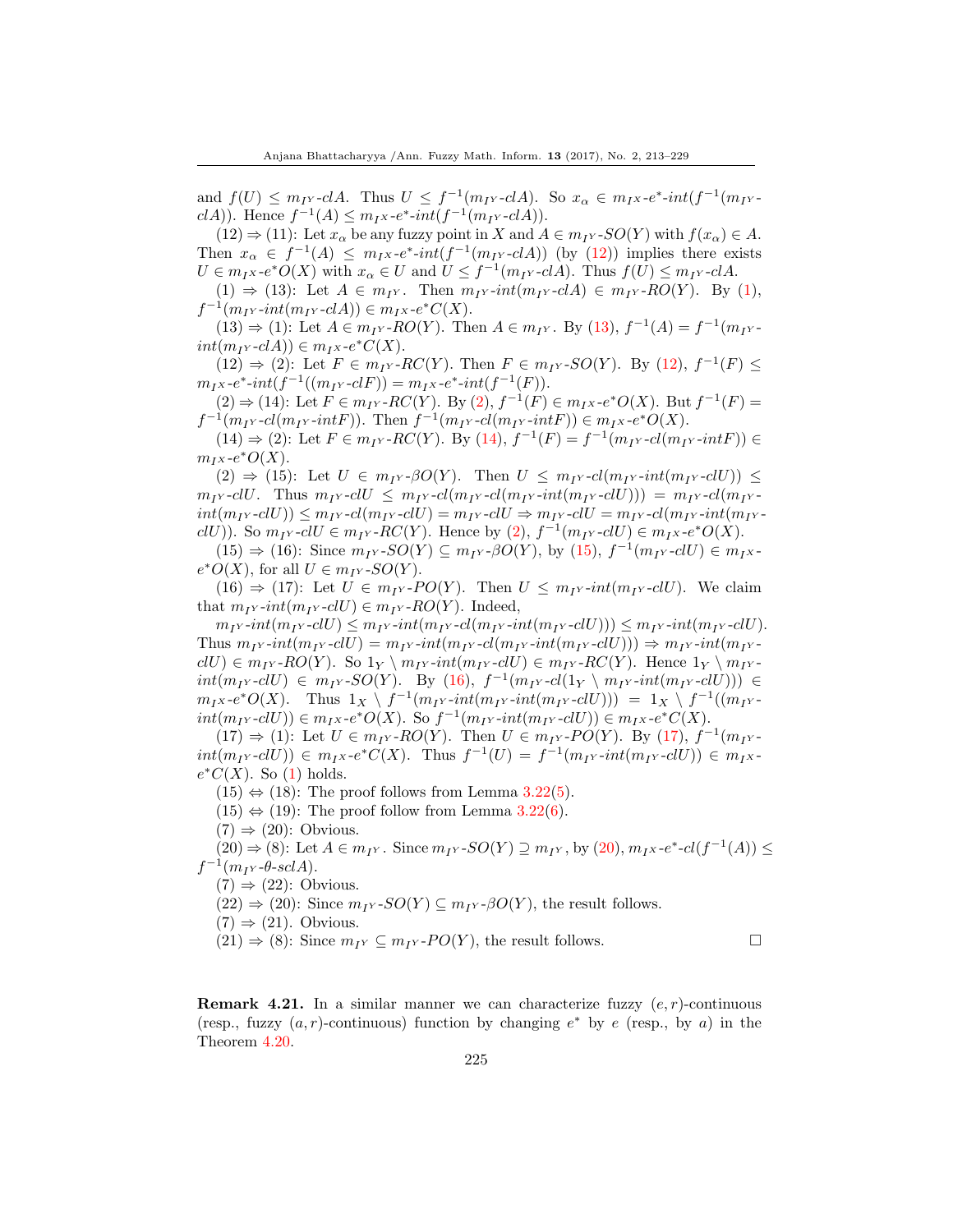#### 5. Fuzzy compact sets and fuzzy s-closed sets in fuzzy m-Space

**Definition 5.1** ([\[5,](#page-16-3) [4\]](#page-16-4)). Let A be a fuzzy set in X. A collection U of fuzzy sets in X is called a fuzzy cover of A, if  $sup{U(x) : U \in U} = 1$ , for each  $x \in supp A$ . In particular, if  $A = 1_X$ , we get the definition of fuzzy cover of X.

**Definition 5.2** ([\[5,](#page-16-3) [4\]](#page-16-4)). A fuzzy cover U of a fuzzy set A in X is said to have a finite subcover  $U_0$ , if  $U_0$  is a finite subcollection of U such that  $\bigcup U_0 \geq A$ , i.e.,  $U_0$  is also a fuzzy cover of A. In particular, if  $A = 1_X$ , we get  $\bigcup \mathcal{U}_0 = 1_X$ .

**Definition 5.3.** A fuzzy set A in a fuzzy m-space  $(X, m<sub>IX</sub>)$  is said to be fuzzy m-compact (resp., fuzzy m-e<sup>\*</sup>-compact, fuzzy m-e-compact, fuzzy m-a-compact), if every fuzzy covering U of A by fuzzy  $m_I x$ -open (resp., fuzzy  $m_I x$ - $e^*O(X)$ , fuzzy  $m_{I}x\text{-}eO(X)$ , fuzzy  $m_{I}x\text{-}aO(X)$  sets in X has a finite subcovering  $U_0$  of U. In particular, if  $A = 1_X$ , we get the definition of fuzzy m-compact (resp., fuzzy  $m-e^*$ compact, fuzzy m-e-compact, fuzzy m-a-compact) space.

Since every fuzzy  $m_{IX}$ -open (resp., fuzzy  $m_{IX}$ -e-open, fuzzy  $m_{IX}$ -a-open) set is fuzzy  $m_I x - e^*$ -open (resp., fuzzy  $m_I x - e^*$ -open, fuzzy  $m_I x - e$ -open), the following theorem is obvious.

**Theorem 5.4.** Let  $(X, m_Ix)$  be a fuzzy m-space and  $A \in I^X$ .

- (1) If  $A$  is fuzzy m-e<sup>\*</sup>-compact, then  $A$  is fuzzy m-compact.
- (2) If  $A$  is fuzzy m-e<sup>\*</sup>-compact, then  $A$  is fuzzy m-e-compact.
- (3) If A is fuzzy m-e-compact, then A is fuzzy m-a-compact.

**Definition 5.5.** A fuzzy m-space  $(X, m<sub>1</sub>)$  is said to be fuzzy m-s-closed, if for every fuzzy covering of X by fuzzy  $m_Ix$ -regular closed sets in X contains a finite subcovering.

<span id="page-13-0"></span>**Theorem 5.6.** Let  $(X, m_{IX})$  and  $(Y, m_{IY})$  be two fuzzy m-spaces and  $f: X \rightarrow Y$ be surjective, fuzzy  $(e^*, r)$ -continuous function. If X is fuzzy m- $e^*$ -compact space, then  $Y$  is fuzzy m-s-closed space.

*Proof.* Let  $\mathcal{U} = \{U_{\alpha} : \alpha \in \Lambda\}$  be a fuzzy covering of Y by fuzzy  $m_{I}$ -regular closed sets of Y. As f is fuzzy  $(e^*, r)$ -continuous,  $\mathcal{V} = \{f^{-1}(U_\alpha) : \alpha \in \Lambda\}$  covers X by fuzzy  $m_I x$ -e<sup>\*</sup>-open sets of X. As X is fuzzy  $m-e$ <sup>\*</sup>-compact, there exists a finite subset  $\Lambda_0$  of  $\Lambda$  such that  $1_X = \sqrt{ }$  $\alpha \in \Lambda_0$  $f^{-1}(U_\alpha)$ . Then  $1_Y = f(\bigvee$  $\alpha \in \Lambda_0$  $f^{-1}(U_\alpha)) = \bigvee$  $\alpha \in \Lambda_0$  $f(f^{-1}(U_{\alpha})) \leq$ 

 $\bigvee U_\alpha$ . Thus Y is fuzzy *m*-s-closed space.  $\alpha \in \Lambda_0$ 

In a similar manner we can easily state the following two theorems the proof of which are similar to that of Theorem [5.6.](#page-13-0)

**Theorem 5.7.** Let  $(X, m_{IX})$  and  $(Y, m_{IY})$  be two fuzzy m-spaces and  $f: X \rightarrow Y$ be surjective, fuzzy  $(e, r)$ -continuous function. If X is fuzzy m-e-compact space, then Y is fuzzy m-s-closed space.

**Theorem 5.8.** Let  $(X, m_{IX})$  and  $(Y, m_{IY})$  be two fuzzy m-spaces and  $f : X \rightarrow Y$  be surjective, fuzzy  $(a, r)$ -continuous function. If X is fuzzy  $m$ -a-compact space, then Y is fuzzy m-s-closed space.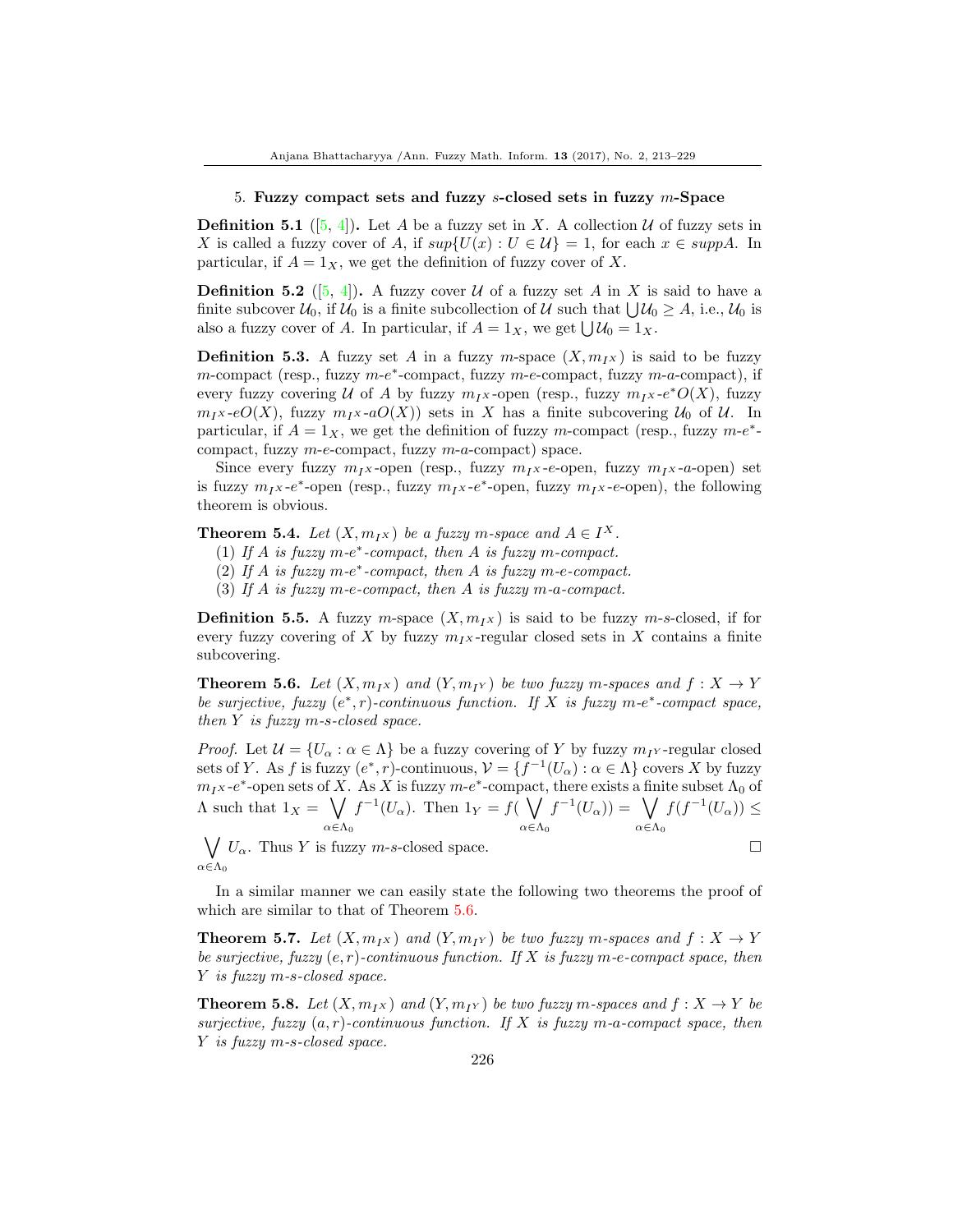<span id="page-14-0"></span>**Theorem 5.9.** Every fuzzy  $m_I x$ -e<sup>\*</sup>-closed set A in a fuzzy  $m$ -e<sup>\*</sup>-compact space X is fuzzy m-e ∗ -compact.

*Proof.* Let A be a fuzzy  $m_I x - e^*$ -closed set in a fuzzy  $m-e^*$ -compact space X. Let U be a fuzzy covering of A by fuzzy  $m_I x - e^*$ -open sets in X. Then  $\mathcal{V} = \mathcal{U} \bigcup (1_X \setminus A)$  is a fuzzy  $m_I x$ -e<sup>\*</sup>-open covering of X. By hypothesis, there exists a finite subcollection  $V_0$  of V which also covers X. If  $V_0$  contains  $1_X \setminus A$ , we omit it and get a finite subcovering of A. Consequently, A is fuzzy  $m-e^*$ -compact.

Similarly we can easily state the following two theorems the proof of which are similar to that of Theorem [5.9.](#page-14-0)

**Theorem 5.10.** Every fuzzy  $m_1x$ -e-closed set A in a fuzzy m-e-compact space X is fuzzy m-e-compact.

**Theorem 5.11.** Every fuzzy  $m_1x$ -a-closed set A in a fuzzy m-a-compact space X is fuzzy m-a-compact.

<span id="page-14-1"></span>**Theorem 5.12.** Let  $(X, m_{IX})$  and  $(Y, m_{IY})$  be two fuzzy m-spaces and  $f : X \to Y$ be fuzzy  $e^*$ -continuous function. If A is fuzzy  $m-e^*$ -compact relative to X, then the image  $f(A)$  is fuzzy m-compact relative to Y.

*Proof.* Let A be fuzzy  $m-e^*$ -compact relative to X and  $\mathcal{U} = \{U_\alpha : \alpha \in \Lambda\}$  be a fuzzy covering of  $f(A)$  by fuzzy  $m_{I}$ -open sets of Y, i.e,  $f(A) \leq \bigvee U_{\alpha}$ . Then α∈Λ

 $A\leq f^{-1}(\bigvee$ α∈Λ  $U_\alpha$ ) =  $\bigvee$ α∈Λ  $f^{-1}(U_{\alpha})$ . Thus  $V = \{f^{-1}(U_{\alpha}) : \alpha \in \Lambda\}$  is a fuzzy covering

of A by fuzzy  $m_I x - e^*$ -open sets in X. As A is fuzzy  $m-e^*$ -compact relative to X, there exists a finite subcollection  $V_0 = \{f^{-1}(U_{\alpha_i}) : 1 \leq i \leq n\}$  of V such that  $A \leq \bigvee^{n}$  $i=1$  $f^{-1}(U_{\alpha_i})$ . So  $f(A) \leq f(\bigvee^n)$  $i=1$  $f^{-1}(U_{\alpha_i})) = \bigvee^n$  $i=1$  $f(f^{-1}(U_{\alpha_i})) \leq \bigvee^n$  $i=1$  $U_{\alpha_i}$ . Hence  $\mathcal{U}_0 = \{U_{\alpha_i} : 1 \leq i \leq n\}$  is a finite subcovering of  $f(A)$ . Therefore the result  $holds.$ 

Similarly we can easily state the following two theorems the proof of which are similar to that of Theorem [5.12.](#page-14-1)

**Theorem 5.13.** Let  $(X, m_Ix)$  and  $(Y, m_{I}y)$  be two fuzzy m-spaces where  $(X, m_{I}x)$ is fuzzy  $m_I x - e^{-T_{1/2}}$ -space and  $f : X \to Y$  be fuzzy  $e^*$ -continuous function. If A is fuzzy m-e-compact relative to X, then the image  $f(A)$  is fuzzy m-compact relative to  $Y$ .

**Theorem 5.14.** Let  $(X, m_{IX})$  and  $(Y, m_{IY})$  be two fuzzy m-spaces where  $(X, m_{IX})$ is fuzzy  $m_I \times a \cdot T_{1/2}$ -space and  $f: X \to Y$  be fuzzy  $e^*$ -continuous function. If A is fuzzy m-a-compact relative to X, then the image  $f(A)$  is fuzzy m-compact relative to Y.

**Definition 5.15.** Let  $(X, m_{IX})$  be a fuzzy m-space. Then X is said to be fuzzy  $m_I x$ - $T_2$  (resp., fuzzy  $m_I x$ - $e^*$ - $T_2$ , fuzzy  $m_I x$ - $e$ - $T_2$ , fuzzy  $m_I x$ - $a$ - $T_2$ ) space, if for each pair of distinct fuzzy points  $x_{\alpha}, y_{\beta}$ ; when  $x \neq y$ , there exist fuzzy  $m_Ix$ -open (resp., fuzzy  $m_I x$ - $e^*$ -open, fuzzy  $m_I x$ - $e$ -open, fuzzy  $m_I x$ - $a$ -open) sets  $U_1, U_2, V_1, V_2$  in X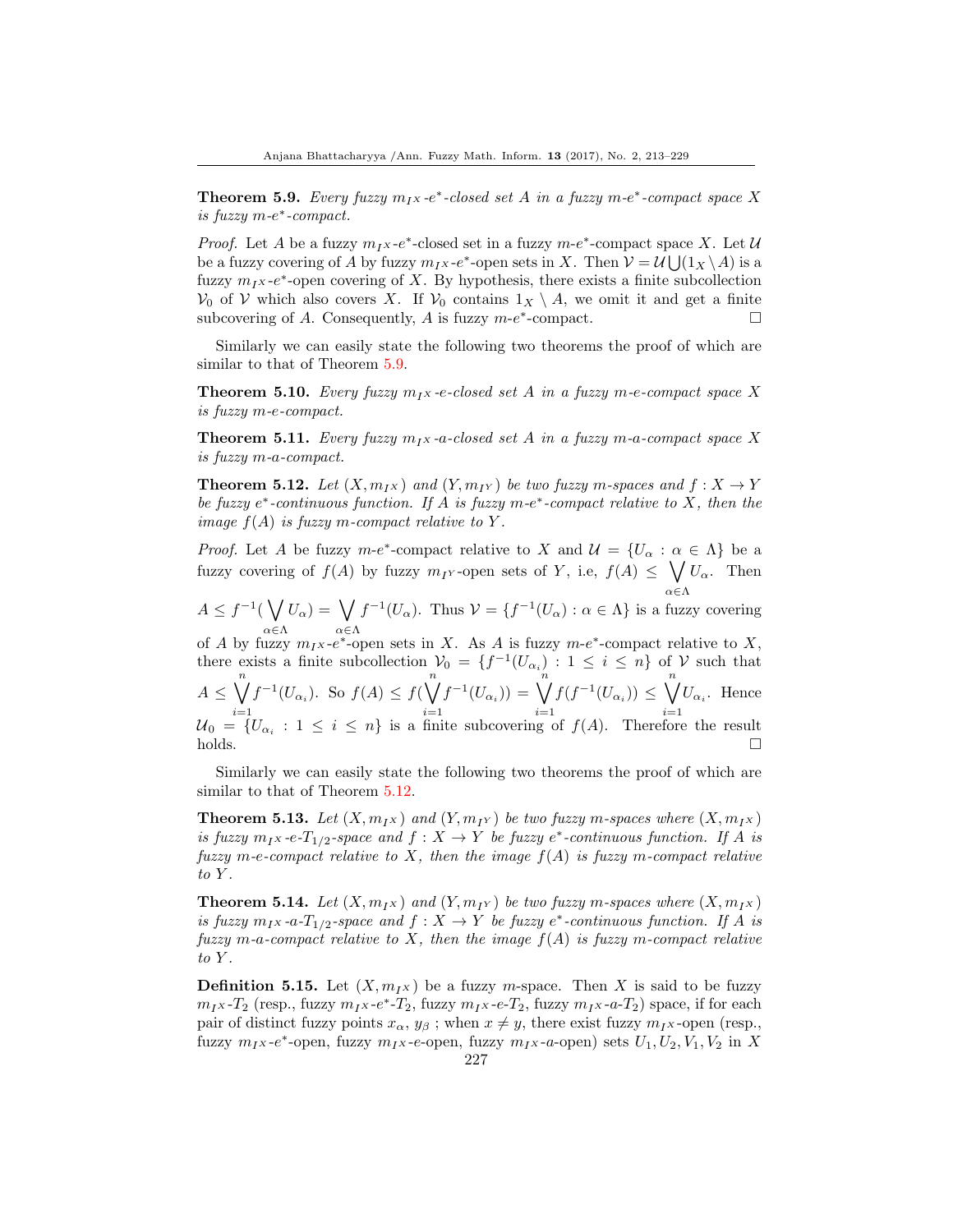such that  $x_{\alpha} \in U_1, y_{\beta}qV_1$  and  $U_1$  /q $V_1$  and  $x_{\alpha}qU_2, y_{\beta} \in V_2$  and  $U_2$  /q $V_2$ ; when  $x = y, \ \alpha < \beta$  (say), there exist fuzzy  $m_I x$ -open (resp., fuzzy  $m_I x$ -e<sup>\*</sup>-open, fuzzy  $m_{IX}$ -e-open, fuzzy  $m_{IX}$ -a-open) sets  $U, V$  in X such that  $x_{\alpha} \in U, y_{\beta}qV$  and  $U/\gamma V$ .

**Definition 5.16.** A fuzzy m-space  $(X, m_N)$  is said to be fuzzy s-Urysohn if for each pair of distinct fuzzy points  $x_{\alpha}$ ,  $y_{\beta}$ : when  $x \neq y$ , there exist fuzzy  $m_I x$ -semiopen sets  $U_1, U_2, V_1, V_2$  in X such that  $x_\alpha \in U_1, y_\beta qV_1$  and  $m_Ix$ -cl $U_1$   $\dim_I x$ -cl $V_1$  and  $x_\alpha qU_2$ ,  $y_{\beta} \in V_2$  and  $m_I x$ -cl $U_2$  /qm<sub>I</sub>x-cl $V_2$ ; when  $x = y$ ,  $\alpha < \beta$  (say), there exist fuzzy  $m_{IX}$ -semiopen sets U, V in X such that  $x_{\alpha} \in U$ ,  $y_{\beta}qV$  and  $m_{IX}$ -clU  $\beta m_{IX}$ -clV.

<span id="page-15-3"></span>**Theorem 5.17.** Let  $(X, m_I_X)$  and  $(Y, m_{I_Y})$  be two fuzzy m-spaces and  $f : X \to Y$ be injective fuzzy  $(e^*, r)$ -continuous function and Y is fuzzy s-Urysohn space. Then X is fuzzy  $m_I x -e^* - T_2$ .

*Proof.* Let  $x_{\alpha}$  and  $y_{\beta}$  be two distinct fuzzy points in X where  $x \neq y$ . Since f is injective,  $f(x_\alpha) \neq f(y_\beta)$ . Since Y is fuzzy s-Urysohn, there exist fuzzy  $m_I$  -semiopen sets  $U_1, U_2, V_1, V_2$  in Y such that  $f(x_\alpha) \in U_1, f(y_\beta)qV_1$  and  $m_{IY}$ -cl $U_1$  /qm<sub>I</sub><sub>Y</sub>-cl $V_1$ and  $f(x_{\alpha})qU_2$ ,  $f(y_{\beta}) \in V_2$  and  $m_1 \in U_2$   $\text{dim}_1 \in V_2$ . By Theorem [4.20,](#page-10-0) there exist  $W_1, W_2 \in m_I \times e^*O(X)$  such that  $x_\alpha \in W_1, W_1 \leq f^{-1}(m_{I} \times \text{cl} U_1), y_\beta q W_2, W_2 \leq$  $f^{-1}(m_{IY} \text{-} cl V_1)$  or  $x_{\alpha} q W_2, W_2 \leq f^{-1}(m_{Y} \text{-} cl U_2), y_{\beta} \in W_1, W_1 \leq f^{-1}(m_{IY} \text{-} cl V_2)$ . We claim that  $W_1$   $\acute{q}W_2$ . Indeed,  $m_{IY}$ -cl $U_1$   $\acute{q}m_{IY}$ -cl $V_1$  and  $m_{IY}$ -cl $U_2$   $\acute{q}m_{IY}$ -cl $V_2$ . Then  $f^{-1}(m_{IY} \text{-} cl U_1)$   $\dot{A} f^{-1}(m_{IY} \text{-} cl V_1)$  and  $f^{-1}(m_{IY} \text{-} cl U_2)$   $\dot{A} f^{-1}(m_{IY} \text{-} cl V_2)$ .

Similarly, when  $x = y$ ,  $\alpha < \beta$  (say), there exist  $U_1, U_2 \in m_I Y$ -SO(Y) such that  $f(x_{\alpha}) \in U_1, f(y_{\beta})qU_2$  and  $m_1 \sim \frac{c}{U_1}$  /qm<sub>I</sub><sub>Y</sub>-clU<sub>2</sub>. By Theorem [4.20,](#page-10-0) there exist  $W_1, W_2 \in m_I \times e^*O(X)$  such that  $x_\alpha \in W_1, W_1 \leq f^{-1}(m_{I} \times \text{cl} U_1), y_\beta q W_2, W_2 \leq$  $f^{-1}(m_1 \cdot \text{cl} U_2)$ . Thus as above,  $W_1$   $\partial W_2$ . So X is fuzzy  $m_1 \cdot \text{se}^*$ -T<sub>2</sub>-space.  $\Box$ 

Similarly we can easily state the following two theorems the proof of which are similar to that of Theorem [5.17](#page-15-3)

**Theorem 5.18.** Let  $(X, m_{IX})$  and  $(Y, m_{IY})$  be two fuzzy m-spaces and  $f: X \rightarrow Y$ be injective, fuzzy  $(e, r)$ -continuous function and Y is fuzzy s-Urysohn space. Then X is fuzzy  $m_Ix - e-T_2$ .

**Theorem 5.19.** . Let  $(X, m_{IX})$  and  $(Y, m_{IY})$  be two fuzzy m-spaces and  $f: X \rightarrow Y$ be injective, fuzzy  $(a, r)$ -continuous function and Y is fuzzy s-Urysohn space. Then X is fuzzy  $m_I x$ -a- $T_2$ .

Acknowledgements. The author acknowledges the financial support from UGC (Minor Research Project), New Delhi.

#### **REFERENCES**

- <span id="page-15-0"></span>[1] M. Alimohammady and M. Roohi, Fuzzy minimal structure and fuzzy minimal vector spaces, Chaos, Solitons and Fractals 27 (2006) 599–605.
- <span id="page-15-2"></span>[2] A. Bhattacharyya, Fuzzy upper and lower M-continuous multifunctions, Vasile Alecsandri, University of Bacău, Faculty of Sciences, Scientific Studies and Research, Series Mathematics and Informatics 21 (2) (2015) 125–144.
- <span id="page-15-1"></span>[3] M. Brescan, On quasi-irresolute functions in fuzzy minimal structures, BULETINUL Universității Petrol Gaze din Ploiești, Seria Matematică-Informatică-Fizică, LXII (1) (2010) 19–25.